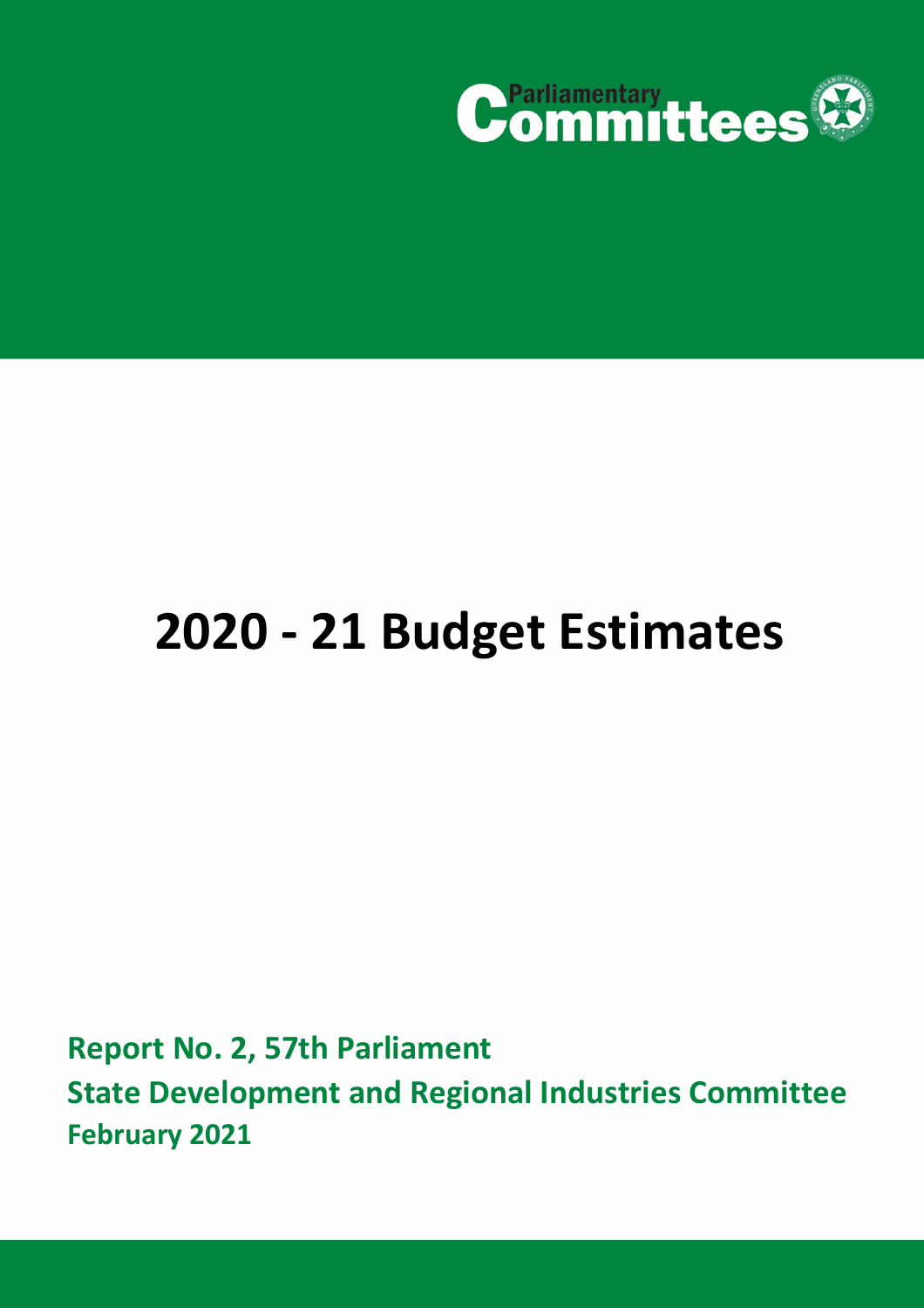# **State Development and Regional Industries Committee**

| <b>Chair</b>        | Mr Chris Whiting MP, Member for Bancroft          |
|---------------------|---------------------------------------------------|
| <b>Deputy Chair</b> | Mr James (Jim) McDonald MP, Member for Lockyer    |
| <b>Members</b>      | Mr Michael Hart MP, Member for Burleigh           |
|                     | Mr Robbie Katter MP, Member for Traeger           |
|                     | Mr James (Jim) Madden MP, Member for Ipswich West |
|                     | Mr Tom Smith MP, Member for Bundaberg             |

# **Committee Secretariat**

| <b>Telephone</b>                                | +61 7 3553 6662                 |
|-------------------------------------------------|---------------------------------|
| Fax                                             | +61 7 3553 6699                 |
| Email                                           | sdric@parliament.gld.gov.au     |
| <b>Technical Scrutiny</b><br><b>Secretariat</b> | +61 7 3553 6601                 |
| <b>Committee webpage</b>                        | www.parliament.qld.gov.au/sdric |

## **Acknowledgements**

The committee acknowledges the assistance provided by the departmental officers from the Department of State Development, Infrastructure, Local Government and Planning; Department of Agriculture and Fisheries; and the Department of Regional Development, Manufacturing and Water.

The committee also acknowledges the assistance provided by the Queensland Parliamentary Service.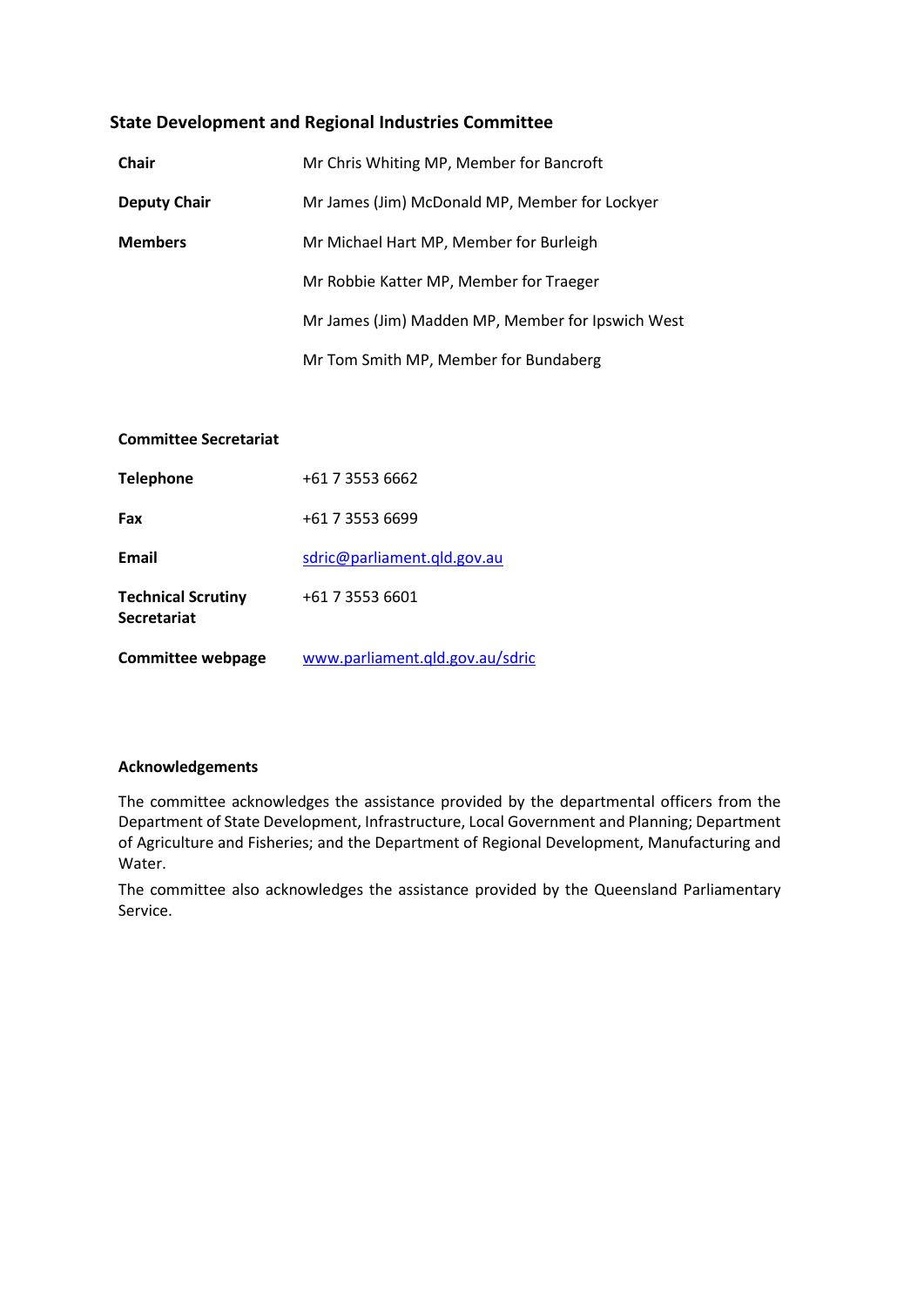# **Contents**

|                | Chair's foreword                                                                                           | Ϊİ             |
|----------------|------------------------------------------------------------------------------------------------------------|----------------|
| 1              | <b>Introduction</b>                                                                                        | 1              |
| 1.1            | Role of the committee                                                                                      | $\mathbf{1}$   |
| 1.2            | Aim of this report                                                                                         | $\overline{2}$ |
| 1.3            | Participation by other Members                                                                             | $\overline{2}$ |
| $\overline{2}$ | Recommendation                                                                                             | 3              |
| 3              | Deputy Premier and Minister for State Development, Infrastructure, Local<br><b>Government and Planning</b> | 4              |
| 3.1            | Department of State Development, Infrastructure, Local Government and Planning                             | 4              |
|                | 3.1.1<br><b>Budget highlights</b>                                                                          | 5              |
|                | Capital<br>3.1.2                                                                                           | 6              |
| 3.2            | Statutory bodies and commercialised business units                                                         | 6              |
|                | 3.2.1<br><b>Queensland Reconstruction Authority</b>                                                        | 6              |
|                | 3.2.2<br>South Bank Corporation                                                                            | $\overline{7}$ |
|                | <b>Building Queensland</b><br>3.2.3                                                                        | 8              |
|                | <b>Economic Development Queensland</b><br>3.2.4                                                            | 8              |
| 3.3            | Key issues raised at the public hearing                                                                    | 9              |
| 4              | Minister for Agricultural Industry Development and Fisheries and Minister for Rural<br><b>Communities</b>  | 10             |
| 4.1            | Department of Agriculture and Fisheries                                                                    | 10             |
|                | <b>Budget highlights</b><br>4.1.1                                                                          | 10             |
|                | 4.1.2<br>Capital                                                                                           | 11             |
| 4.2            | <b>Statutory Bodies</b>                                                                                    | 12             |
|                | 4.2.1<br>Queensland Rural and Industry Development Authority                                               | 12             |
|                | Queensland Racing Integrity Commission<br>4.2.2                                                            | 12             |
| 4.3            | Key issues raised at the public hearing                                                                    | 13             |
| 5              | Minister for Regional Development and Manufacturing and Minister for Water                                 | 15             |
| 5.1            | Department of Regional Development, Manufacturing and Water                                                | 15             |
|                | <b>Budget highlights</b><br>5.1.1                                                                          | 15             |
|                | Capital<br>5.1.2                                                                                           | 16             |
| 5.2            | Key issues raised at the public hearing                                                                    | 16             |
| 6              | <b>Statements of Reservation</b>                                                                           | 18             |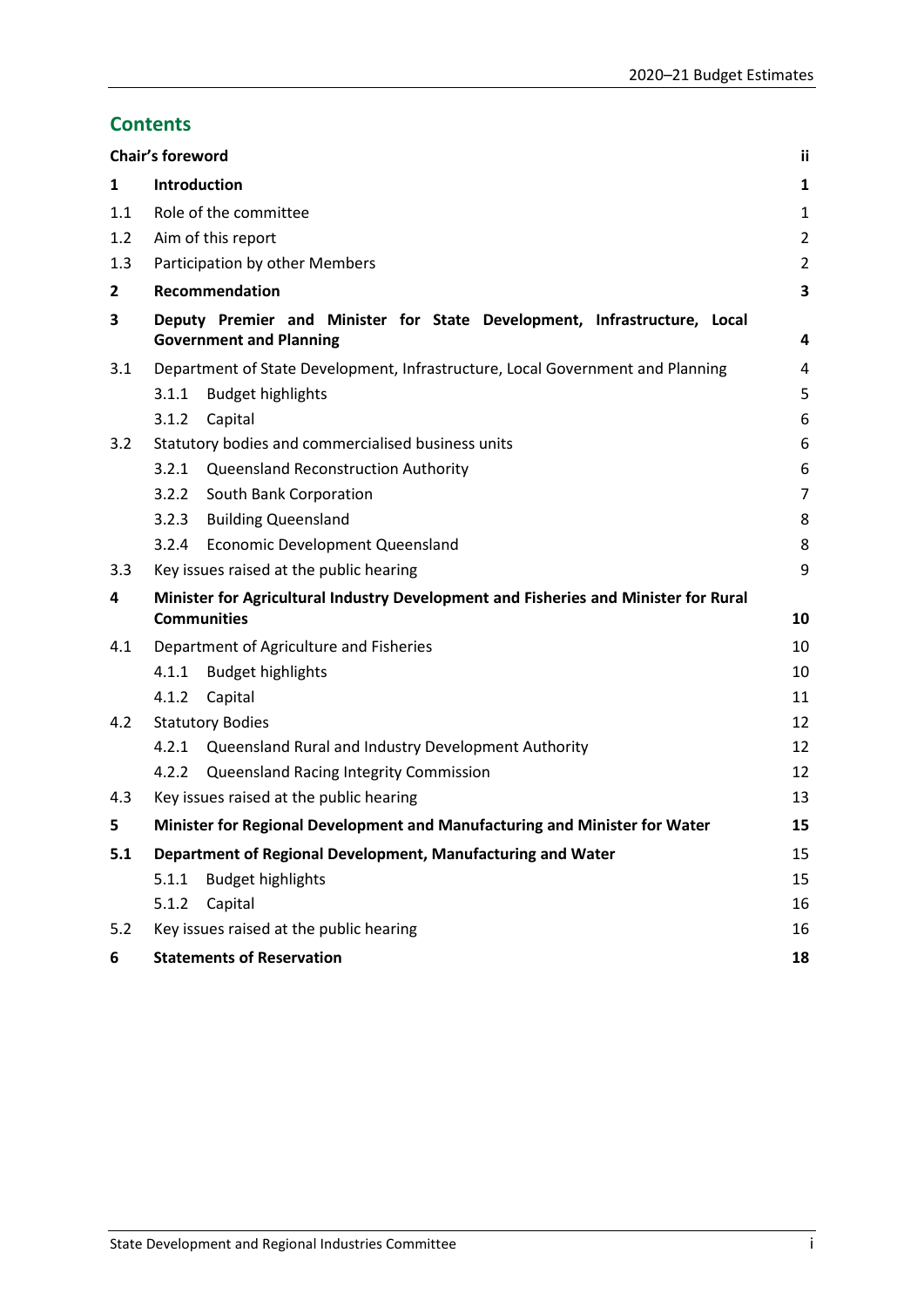# <span id="page-3-0"></span>**Chair's foreword**

This report presents a summary of the committee's examination of the budget estimates for the 2020-21 financial year.

Consideration of the budget estimates allows for the public examination of the responsible Ministers and the chief executive officers of agencies within the committee's portfolio areas. This was undertaken through the questions on notice and public hearing process.

The committee has recommended that the proposed expenditure, as detailed in the Appropriation (2020-2021) Bill 2020 for the committee's areas of responsibility, be agreed to by the Legislative Assembly without amendment.

On behalf of the committee, I thank the Deputy Premier and Minister for State Development, Infrastructure, Local Government and Planning; the Minister for Agricultural Industry Development and Fisheries and Minister for Rural Communities; and the Minister for Regional Development and Manufacturing and Minister for Water; and their departmental officers for their co-operation in providing information to the committee throughout this process.

I would also like to thank the members of the committee for their hard work and valuable contribution to the estimates process, and other members whose participation in the hearing provided additional scrutiny.

Finally, I thank the committee's secretariat and other Parliamentary Service staff for their assistance throughout the process.

C. Whiting

**Chris Whiting MP** Chair February 2021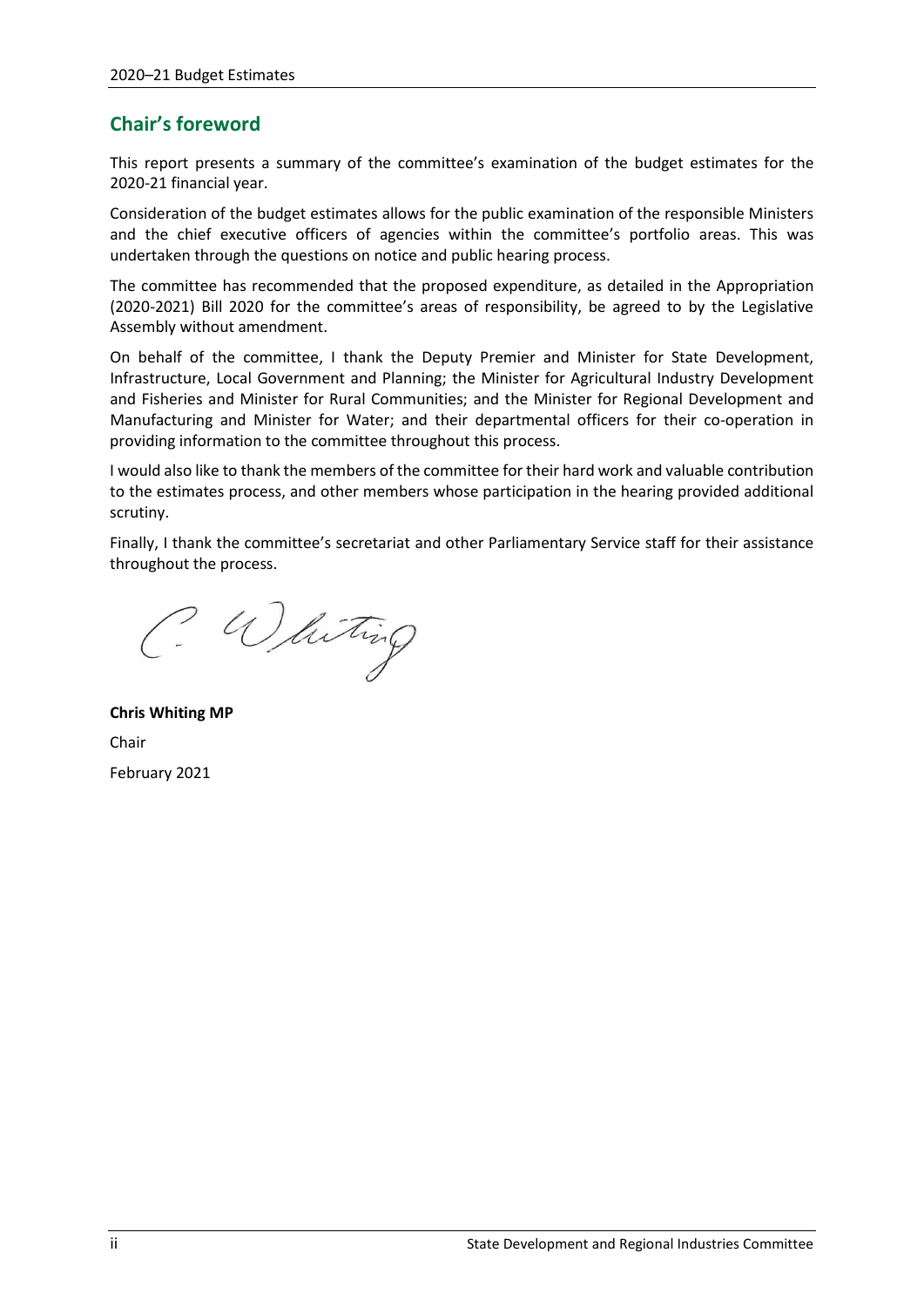# <span id="page-4-0"></span>**1 Introduction**

# <span id="page-4-1"></span>**1.1 Role of the committee**

The State Development and Regional Industries Committee (committee) is a portfolio committee of the Legislative Assembly which commenced on 26 November 2020 under the *Parliament of Queensland Act 2001* and the Standing Rules and Orders of the Legislative Assembly.[1](#page-4-2)

The committee's primary areas of responsibility include:

- State Development, Infrastructure, Local Government and Planning
- Agricultural Industry Development, Fisheries and Rural Communities
- Regional Development, Manufacturing and Water.

Section 93(1) of the *Parliament of Queensland Act 2001* provides that a portfolio committee is responsible for examining each Bill and item of subordinate legislation in its portfolio areas to consider:

- the policy to be given effect by the legislation
- the application of fundamental legislative principles
- matters arising under the *Human Rights Act 2019*
- for subordinate legislation its lawfulness.

The committee also has oversight functions in relation to the Independent Assessor.

On 3 December 2020, the Appropriation (2020-2021) Bill 2020 and the estimates for the committee's area of responsibility were referred to the committee for investigation and report.<sup>[2](#page-4-3)</sup>

On 8 December 2020, the committee conducted a public hearing and took evidence about the proposed expenditure from the:

- Deputy Premier and Minister for State Development, Infrastructure, Local Government and Planning
- Minister for Agricultural Industry Development and Fisheries and Minister for Rural **Communities**
- Acting Minister for Regional Development and Manufacturing and Minister for Water<sup>[3](#page-4-4)</sup>
- other witnesses.

A copy of the transcript of the committee's hearing is available on the committee's inquiry webpage.<sup>[4](#page-4-5)</sup>

Prior to the public hearing, the committee provided the Ministers with questions on notice in relation to the estimates. Responses to all the questions were received. Answers to the committee's prehearing questions on notice and documents tabled during the hearing are included in a volume of additional information tabled with this report. This can be found on the inquiry webpage.

<span id="page-4-2"></span><sup>1</sup> *Parliament of Queensland Act 2001*, s 88 and Standing Order 194.

<span id="page-4-3"></span><sup>&</sup>lt;sup>2</sup> Standing Order 177 provides for the automatic referral of the Annual Appropriation Bills to portfolio committees once the Bills have been read a second time.

<span id="page-4-4"></span><sup>&</sup>lt;sup>3</sup> The Hon Stephen Miles MP, was Acting Minister for Regional Development and Manufacturing and Minister for Water on 8 December 2020.

<span id="page-4-5"></span><sup>4</sup> See: https://www.parliament.qld.gov.au/work-of-committees/committees/SDRIC/inquiries/currentinquiries/Estimates2020-21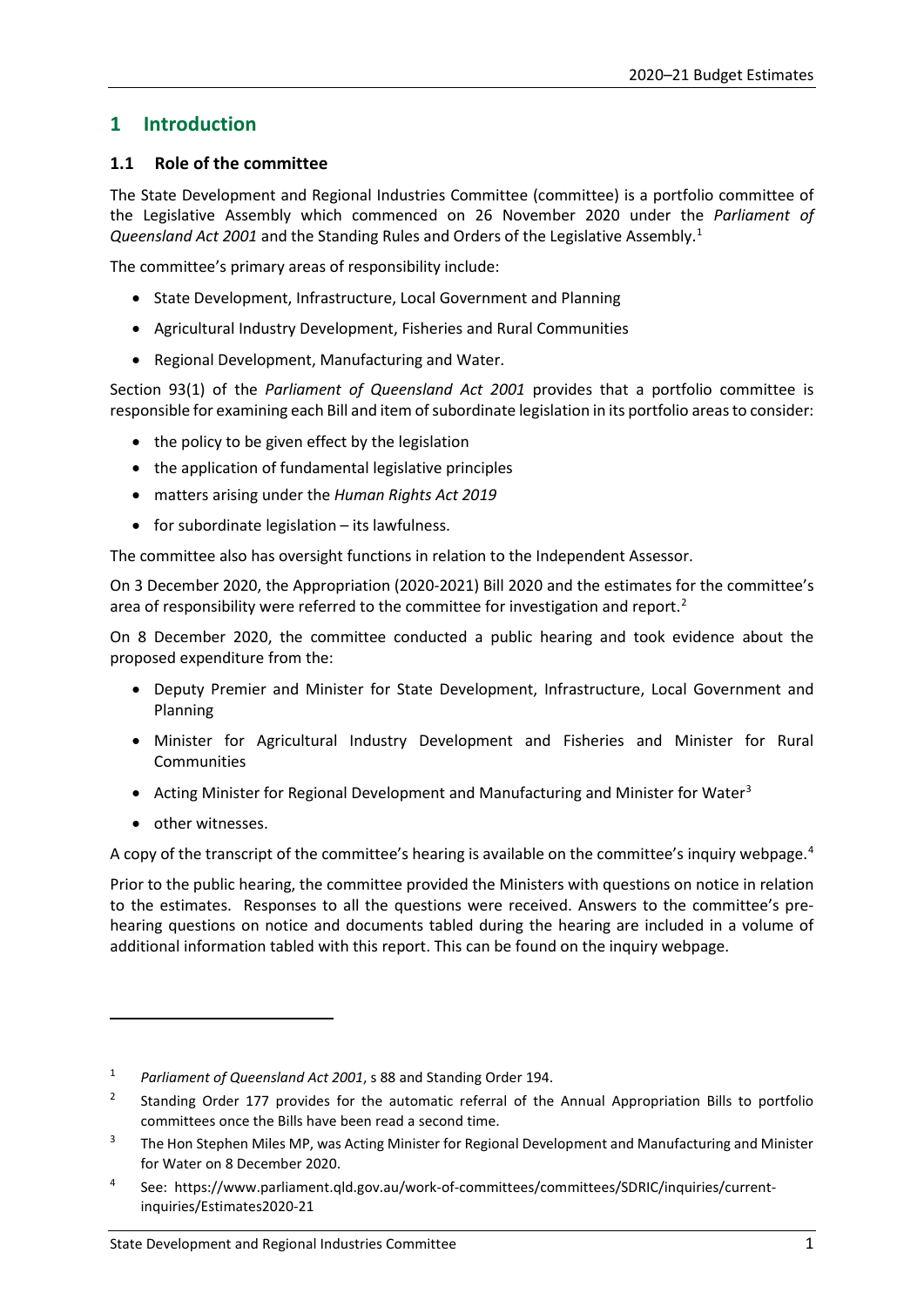# <span id="page-5-0"></span>**1.2 Aim of this report**

This report summarises the estimates referred to the committee and highlights some of the issues the committee examined.

The committee considered the estimates referred to it by using information contained in:

- budget papers
- answers to pre-hearing questions on notice
- evidence taken at the hearing
- additional information given in relation to answers.

# <span id="page-5-1"></span>**1.3 Participation by other Members**

The committee gave leave for other Members of the Legislative Assembly to participate in the hearing. The following Members participated in the hearing:

- Mr Stephen Andrew MP, Member for Mirani
- Mr Michael Berkman MP, Member for Maiwar
- Mrs Deb Frecklington MP, Member for Nanango
- Mr Dale Last MP, Member for Burdekin
- Ms Ann Leahy MP, Member for Warrego
- Mr Tony Perrett MP, Member for Gympie
- Dr Amy MacMahon MP, Member for South Brisbane
- <span id="page-5-2"></span>• Ms Fiona Simpson MP, Member for Maroochydore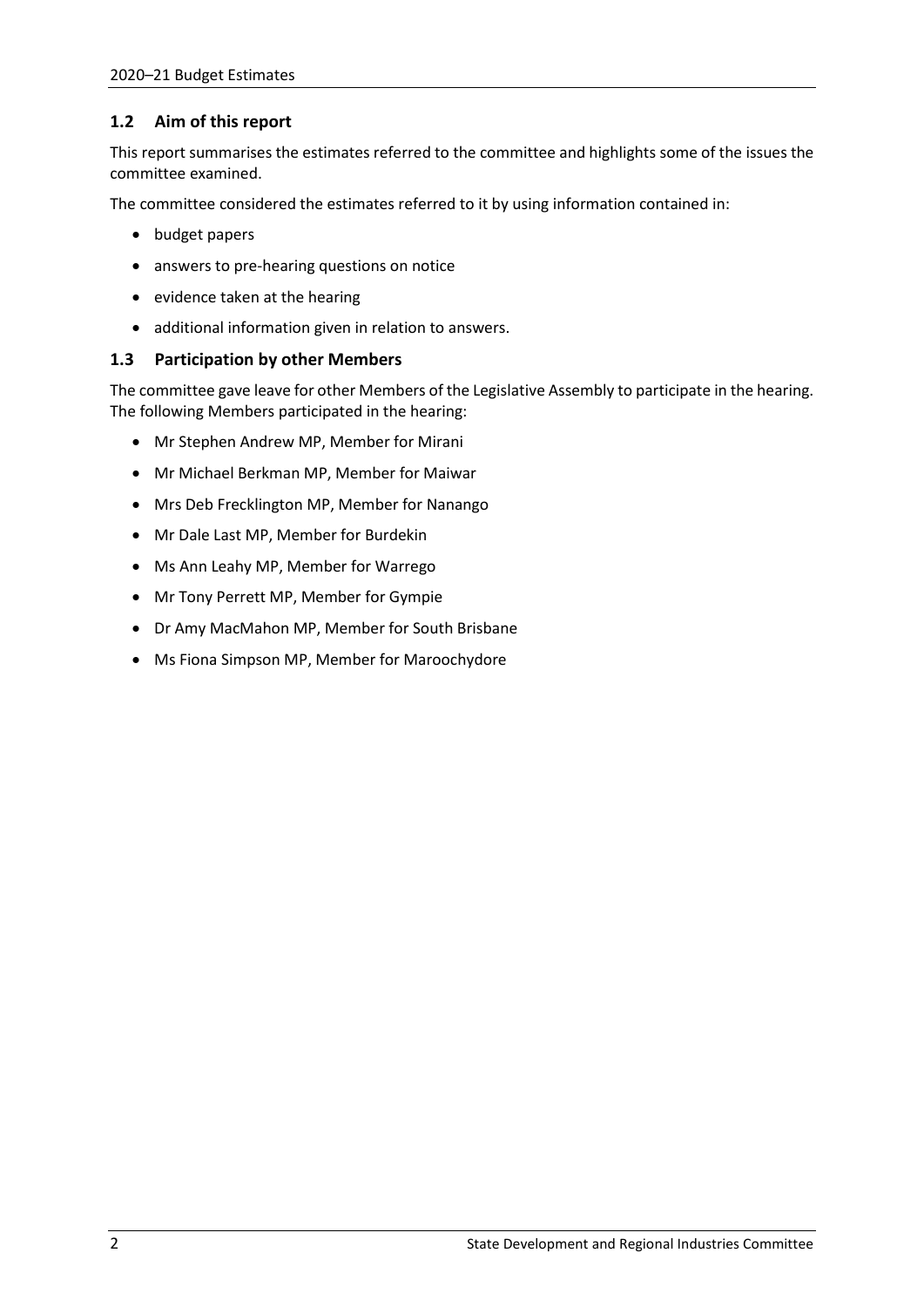# **2 Recommendation**

Pursuant to Standing Order 187(1), the committee must state whether the proposed expenditures referred to it are agreed to.

# **Recommendation 1**

The committee recommends that the proposed expenditure, as detailed in the Appropriation (2020- 2021) Bill 2020 for the committee's areas of responsibility, be agreed to by the Legislative Assembly without amendment.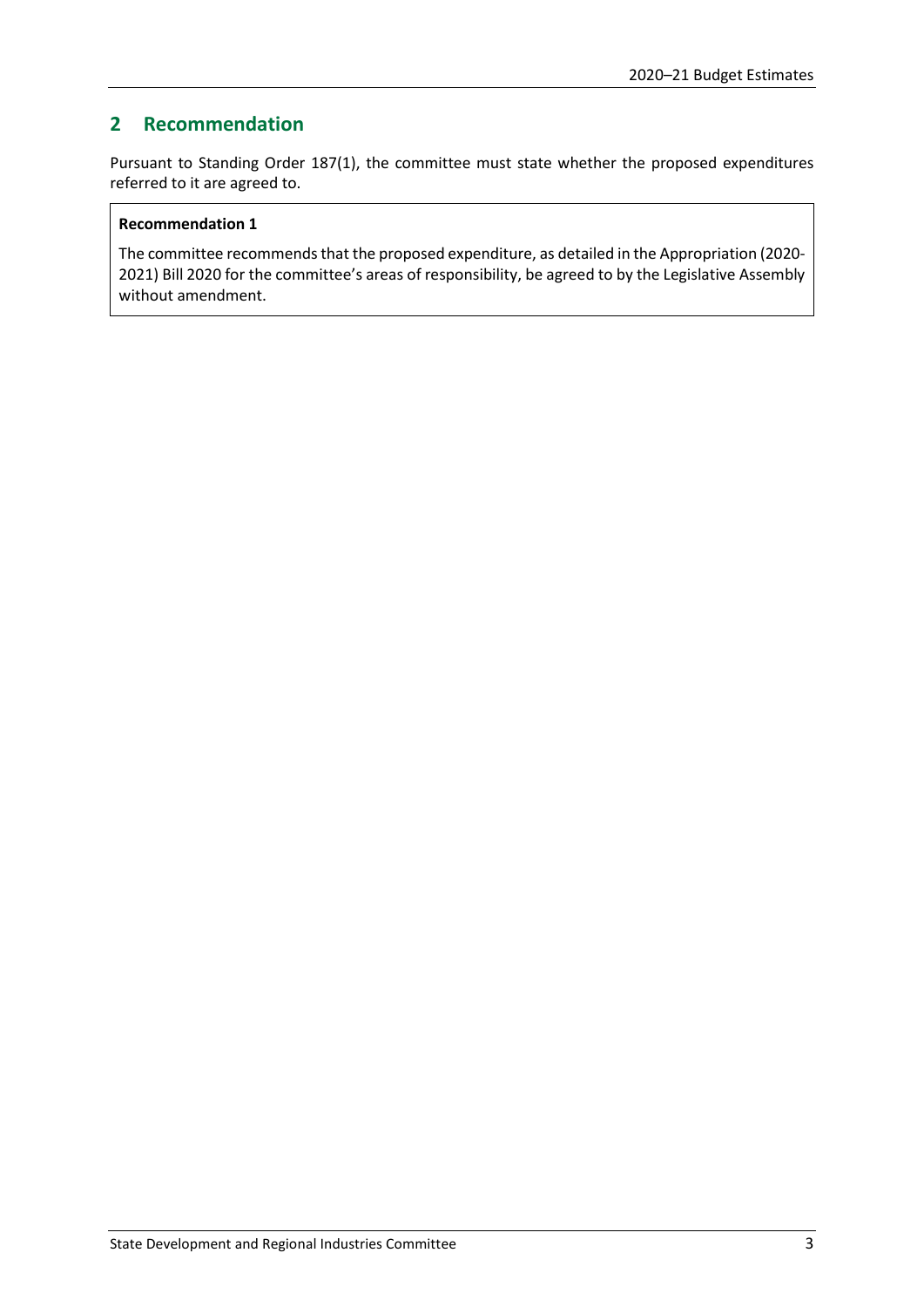# <span id="page-7-0"></span>**3 Deputy Premier and Minister for State Development, Infrastructure, Local Government and Planning**

This section discusses issues raised during the committee's examination of the estimates.

# <span id="page-7-1"></span>**3.1 Department of State Development, Infrastructure, Local Government and Planning**

The Honourable Steven Miles MP, Deputy Premier and Minister for State Development, Infrastructure, Local Government and Planning, is the Minister responsible for the Department of State Development, Infrastructure, Local Government and Planning (the department).

The department was formed following Machinery-of-Government changes, effective 12 November 2020. The fomer Department of Local Government, Racing and Multicultural Affairs was renamed the Department of State Development, Infrastructure, Local Government and Planning. Further, the state development function was transferred from the former Department of State Development, Tourism and Innovation; and the infrastructure and planning functions were transferred from Queensland Treasury to the department.<sup>6</sup>

The department has five service areas as follows:

- Develop the economy attract and facilitate investment opportunities and industry development in Queensland that provide enduring economic benefit
- Infrastructure and economic resilience strategy, policy and planning deliver a clear and consistent economic policy direction for the State with the development of economic, infrastructure and regional strategies
- Local Government provide high quality and timely administration of both the local government system and local government funding programs
- Independent Assessor provide timely and proficient administration of the councillor complaints framework
- Better planning for Queensland drive the effectiveness of Queensland's planning system by ensuring accessible and transparent requirements and efficiency of the State's assessment functions. [5](#page-7-2)

The following table taken from the Appropriation (2020-2021) Bill 2020 compares the appropriations for the department for 2019-20 and 2020-21.

| Appropriation for 2020-2021 - Department of State Development, Infrastructure, Local Government and Planning |  |
|--------------------------------------------------------------------------------------------------------------|--|
| (formally Department of Local Government, Racing and Multicultural Affairs)                                  |  |

| <b>Appropriations</b>   | (Actual) 2019-20<br>\$′000 | 2020-21<br>\$'000 |
|-------------------------|----------------------------|-------------------|
| <b>Controlled Items</b> |                            |                   |
| departmental services   | 228,428                    | 601,383           |
| equity adjustment       | (267)                      | 21,301            |
| Administered Items      | 569,586                    | 725,416           |
| <b>Vote</b>             | 797,747                    | 1,348,100         |

*Source*: Appropriation (2020-2021) Bill 2020, Schedule 2, p. 14.

<span id="page-7-2"></span><sup>&</sup>lt;sup>5</sup> Queensland State Budget 2020-21, Service Delivery Statements, Volume 1, p 50.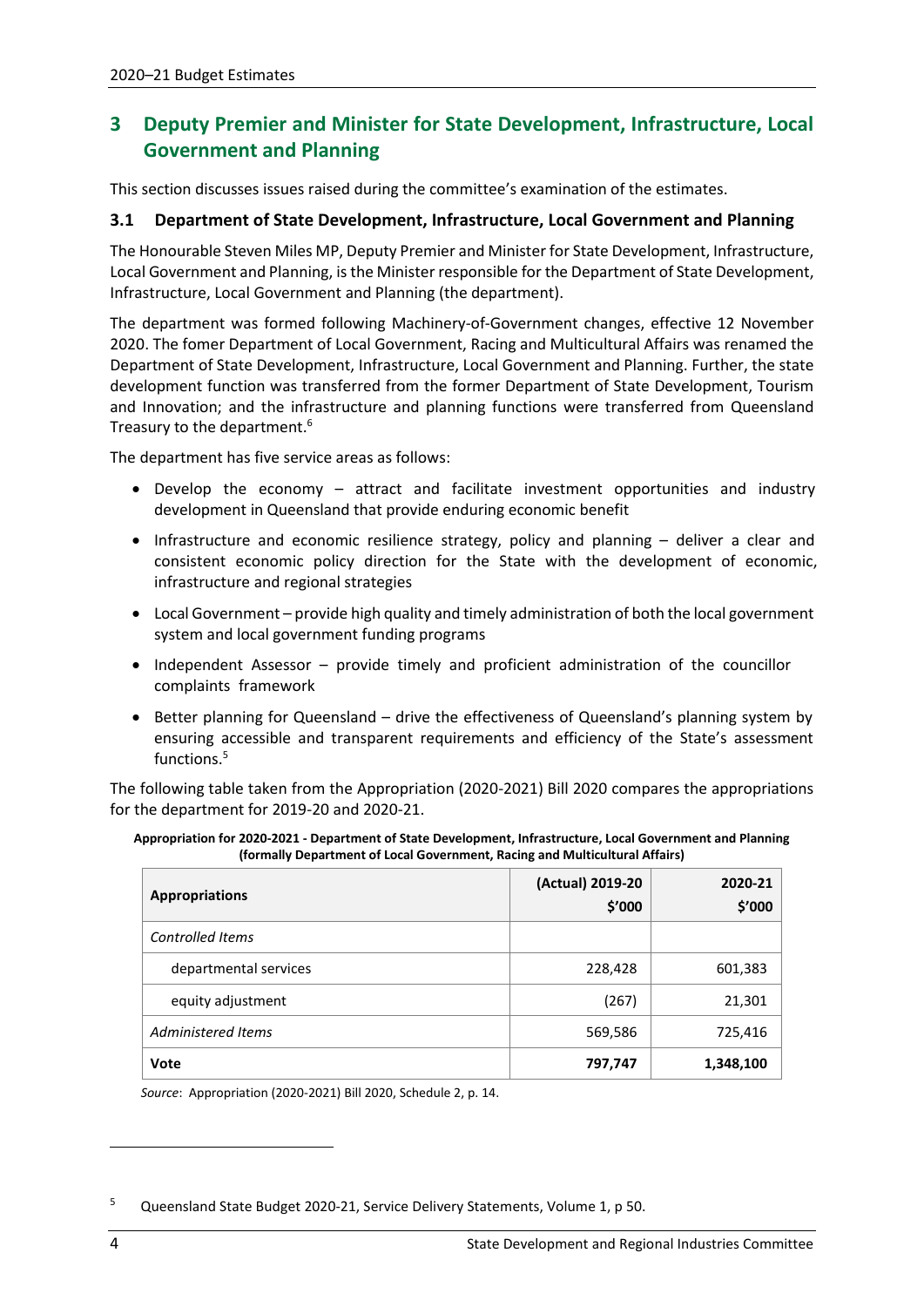# <span id="page-8-0"></span>**3.1.1 Budget highlights**

2020-21 budget highlights by service area include:

#### *Develop the economy*

- progressing assessment and delivery of largescale infrastructure, agriculture, aquaculture, energy and resource projects through the Coordinator-General's statutory powers and wholeof-government coordination
- facilitating successful delivery of Queen's Wharf Brisbane integrated resort development, including the completion of The Landing public realm structure and commencement of construction of the Neville Bonner Pedestrian Bridge
- supporting and growing Queensland's emerging renewable hydrogen sector, resource recovery sector and through industry development initiatives

## *Infrastructure and economic resilience strategy, policy and planning*

- leading and coordinating post-disaster economic recovery with a priority on regional recovery, including reporting to government on performance outcomes
- delivering the Capital Program 2020 Update, reinforcing the government's commitment to a significant pipeline of capital investment; supporting industry confidence and attracting further investment
- developing an updated infrastructure blueprint that sets the direction to support economic recovery through a short-term plan of action and longer-term vision for transformation

#### *Local Government*

- delivering the COVID Works for Queensland (COVID W4Q) program and SEQ Community Stimulus Package SEQ councils
- engaging with the Commonwealth to seek a commitment to match funding to build the Bundaberg Flood Levee
- designing and delivering capacity building programs that support Mayors, Councillors and council officers undertake their roles and responsibilities, including training in governance and financial management

## *Independent Assessor*

• collaborating with the Local Government Association of Queensland to develop an interactive application which seeks to assist councillors to identify and lawfully manage prescribed and declarable conflicts of interest

## *Better planning for Queensland*

- driving approaches for improving and enhancing the regulatory and legislative environment of the state's planning system, focussing on upfront certainty and ease of implementation
- working with local governments on streamlining the planning system and promoting economy recovery measures.[6](#page-8-1)

<span id="page-8-1"></span><sup>6</sup> Queensland State Budget 2020-21, Service Delivery Statements, Volume 1, pp 51- 57.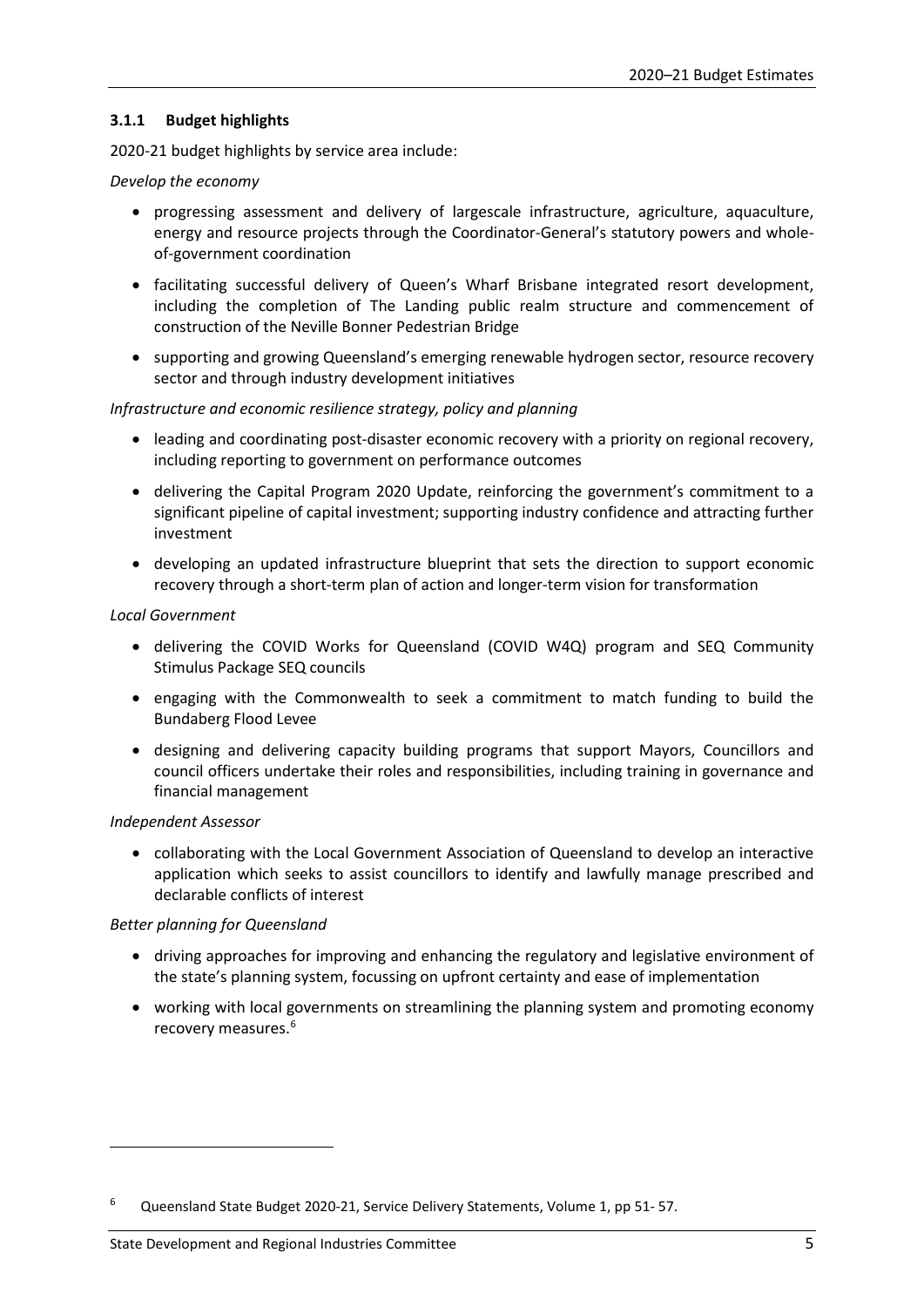# <span id="page-9-0"></span>**3.1.2 Capital**

The department's overall capital purchases budget of \$6.2 million largely consists of:

- \$5.8 million for Autonomous Systems Test Sites
- \$197,000 for completion of the Local Government Grants Management System (eGRANT)
- \$155,000 for State Development Area property management.<sup>[7](#page-9-3)</sup>

# <span id="page-9-1"></span>**3.2 Statutory bodies and commercialised business units**

The Minister for State Development, Infrastructure, Local Government and Planning also has ministerial responsibility for the following statutory bodies and commericalised business units:

# <span id="page-9-2"></span>**3.2.1 Queensland Reconstruction Authority**

Queensland Reconstruction Authority (QRA) is the state's lead agency responsible for managing and coordinating the program of recovery and reconstruction works within disaster-affected communities, and for delivering policy and activities to improve the resilience of Queensland communities.<sup>[8](#page-9-4)</sup>

Service area highlights for 2020-21, include:

- administering the first full year of implementation of Disaster Recovery Funding Arrangements (DRFA), whilst also continuing to administer the National Disaster Relief and Recovery Arrangements (NDRRA) in parallel until the delivery and acquittal of all existing programs of NDRRA works are completed in 2022
- assisting with activation, damage assessment and coordinating Queensland's ongoing recovery efforts and NDRRA/DRFA recovery and reconstruction programs from 23 disaster events in active delivery during the year
- delivering three regional resilience strategy projects as part of Resilient Queensland 2018-2021, involving 17 local governments across Central West, Fitzroy and Mary River regions.<sup>[9](#page-9-5)</sup>

The following table provides a summary of the income statement provided in the Service Delivery Statements.

| <b>Queensland Reconstruction Authority</b> | <b>Actual 2019-20</b><br>\$'000 | 2020-21<br><b>Budget</b><br>\$'000 |
|--------------------------------------------|---------------------------------|------------------------------------|
| <b>Total Income</b>                        | 870,840                         | 764,700                            |
| <b>Total Expenses</b>                      | 870,107                         | 766,439                            |
| Operating Surplus/(Deficit)                | 733                             | (1,739)                            |

#### **Summary Income Statement**

Source: Queensland State Budget 2020-21, Service Delivery Statements, Volume 1, p 66.

<span id="page-9-3"></span><sup>&</sup>lt;sup>7</sup> Queensland State Budget 2020-21, Service Delivery Statements, Volume 1, p 58.

<span id="page-9-4"></span><sup>8</sup> Queensland State Budget 2020-21, Service Delivery Statements, Volume 1, p 64.

<span id="page-9-5"></span><sup>&</sup>lt;sup>9</sup> Queensland State Budget 2020-21, Service Delivery Statements, Volume 1, p 64.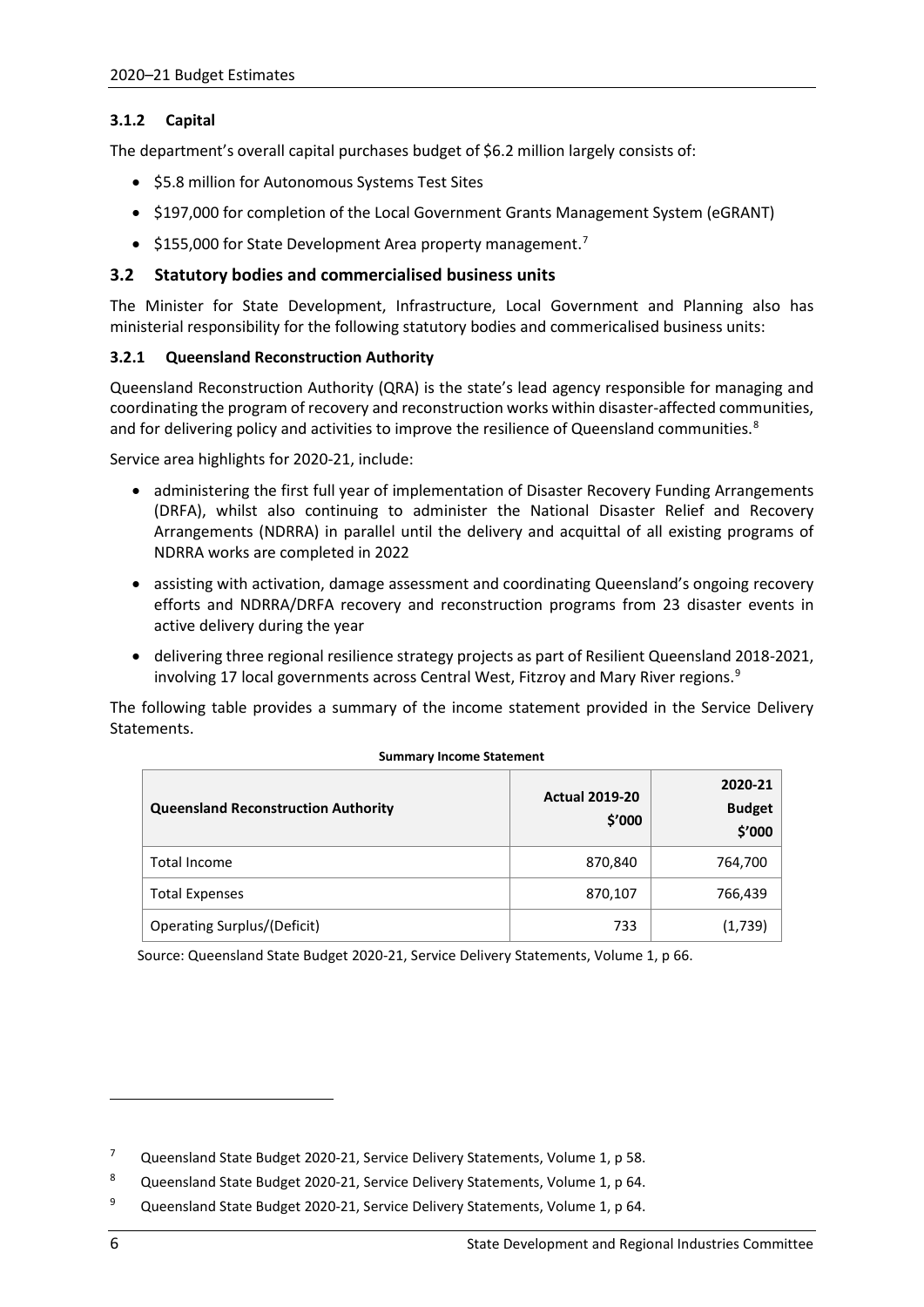The Capital Statement identifies the Queensland Reconstruction Authority as an entity included in capital outlays in 2020-21. $^{10}$  $^{10}$  $^{10}$  Capital highlights include:

- administration of the \$65.5 million over five years to improve safety and disaster resilience across the state under the Queensland Resilience and Risk Reduction Fund
- administration of a suite of targeted measures aimed at promoting disaster recovery and resilience from recent significant events including the \$100 million Betterment Fund to improve the resilience of infrastructure damaged by the Monsoon flooding event of early 2019 under the joint State Commonwealth Disaster Recovery Funding Arrangements. The programs will be delivered over three years to 2021-22.<sup>11</sup>

# <span id="page-10-0"></span>**3.2.2 South Bank Corporation**

The South Bank Corporation is the development and management authority for Brisbane's South Bank area.

New intiatives for 2020-21 include:

- progressing the preparation of a new master plan for the South Bank Corporation area
- opening the new Riverside Open Space, which will deliver  $6.816m<sup>2</sup>$  of riverside green, public art, barbeque facilities and a riverfront event space
- continuing to work with rental tenants in the parklands, Little Stanley Street and Grey Street to support them through the COVID-19 pandemic with rental abatements and marketing intiatives.[12](#page-10-3)

The following table provides a summary of the income statement provided in the Service Delivery Statements.

| <b>South Bank Corporation</b> | 2019-20<br><b>Actual</b><br>\$'000 | 2020-21<br><b>Budget</b><br>\$'000 |
|-------------------------------|------------------------------------|------------------------------------|
| <b>Total Income</b>           | 74,890                             | 48,648                             |
| <b>Total Expenses</b>         | 105,621                            | 73,776                             |
| Operating Surplus/(Deficit)   | (30, 731)                          | (25,128)                           |

#### **Summary Income Statement**

Source: Queensland State Budget 2020-21, Service Delivery Statements, Volume 1, p 68.

Capital grants highlights for 2020-21 include:

- \$4.66 million for South Bank parklands enhancements and replacements, and
- $\bullet$  \$7.49 million allocated to South Bank's new Riverside Open Space.<sup>[13](#page-10-4)</sup>

<span id="page-10-1"></span><sup>10</sup> Queensland State Budget 2020-21, Capital Statement, p 99.

<span id="page-10-2"></span><sup>11</sup> Queensland State Budget 2020-21, Capital Statement, p 99.

<span id="page-10-3"></span><sup>12</sup> Queensland State Budget 2020-21, Service Delivery Statements, Volume 1, p 67.

<span id="page-10-4"></span><sup>13</sup> Queensland State Budget 2020-21, Capital Statement, pp 26-27.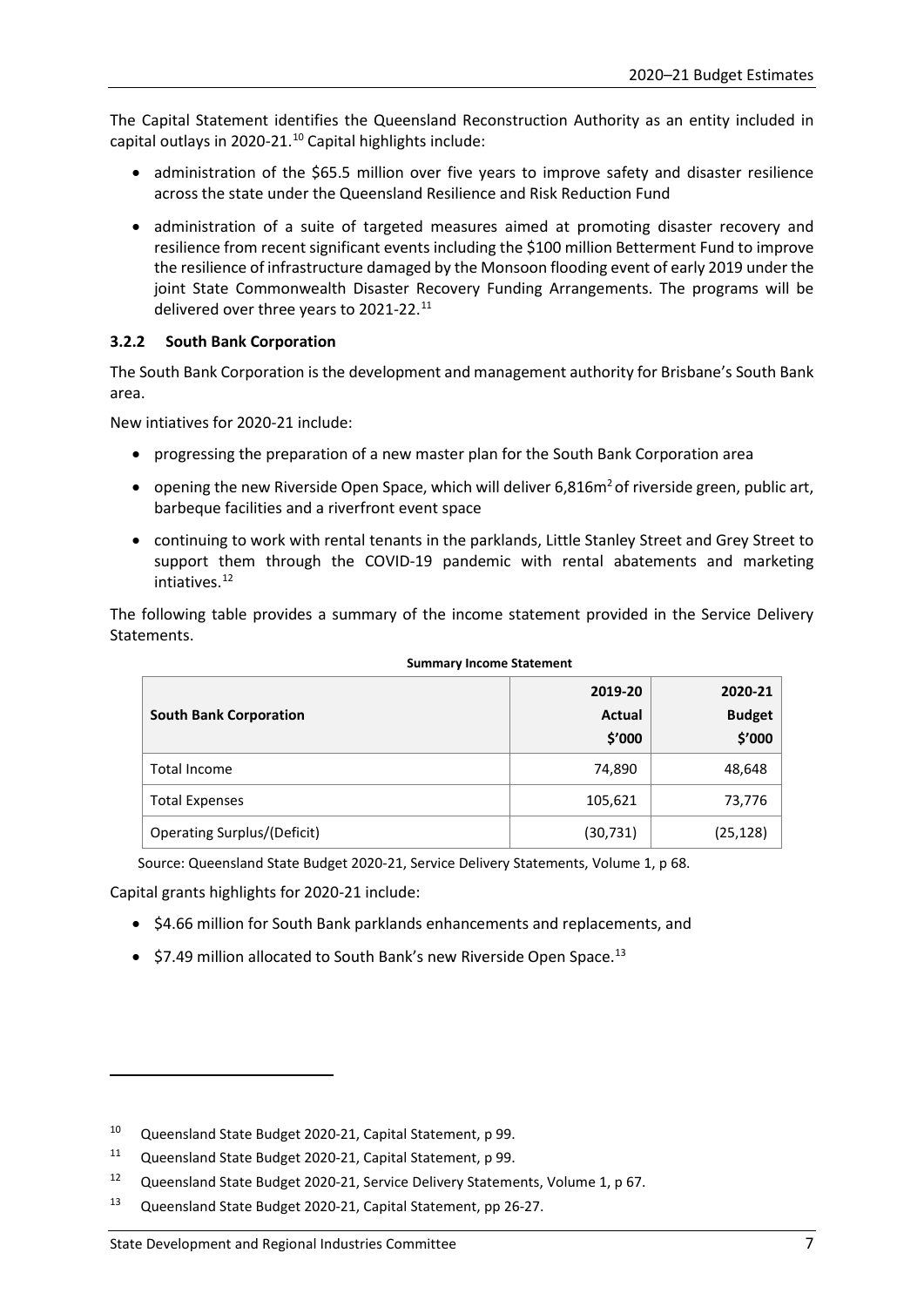# <span id="page-11-0"></span>**3.2.3 Building Queensland**

Building Queensland provides independent, expert advice on major infrastructure. Its core function involves the preparation of business cases to inform the State's investment decisions. [14](#page-11-2) 

**Budget**

The following table shows the budget for the entity for 2020-21:

| <b>Duurce</b>              |               |               |
|----------------------------|---------------|---------------|
|                            | 2019-20       | 2020-21       |
| <b>Building Queensland</b> | <b>Actual</b> | <b>Budget</b> |
|                            | \$'000        | \$'000        |
| Total operating expenses   | 7,031         | 4,856         |
| Capital                    | 0             |               |

Source: Queensland State Budget 2020-21, Service Delivery Statements, Volume 1, p 69.

## <span id="page-11-1"></span>**3.2.4 Economic Development Queensland**

Economic Development Queensland is a commericalised business unit, the purpose of which is to facilitate economic development and development for community purposes.

Service area highlights for 2020-21 include:

- continuing to repurpose surplus and underutilised state land by accelerating the delivery of \$66 million in capital works projects across a number of projects
- rolling out the Building Acceleration Fund to provide interest-free loans for projects that generate private sector investment, unlock development opportunities and create jobs
- continuing to facilitate the development at Northshore including delivery of a new facility for the vaccine delivery company Vaxxas, start of construction of the Stage 1 Waterfront Development precinct and major road upgrades to facilitate private sector investment and jobs.

The following table provides a summary of the income statement provided in the Service Delivery Statement.

|                                        | 2019-20       | 2020-21       |
|----------------------------------------|---------------|---------------|
| <b>Economic Development Queensland</b> | <b>Actual</b> | <b>Budget</b> |
|                                        | \$′000        | \$'000        |
| <b>Total Income</b>                    | 75,740        | 102,488       |
| <b>Total Expenses</b>                  | 111,544       | 112,970       |
| Income tax expense/revenue             | (6,680)       | (1,976)       |
| Operating Surplus/(Deficit)            | (29,124)      | (8,506)       |

**Income Statement**

Source: Queensland State Budget 2020-21, Service Delivery Statements, Volume 1, p 72.

Economic Development Queensland is identified as an entity included in capital outlays in 2020-21 in the Capital Statement. [15](#page-11-3)

<span id="page-11-2"></span><sup>14</sup> Queensland State Budget 2020-21, Service Delivery Statements, Volume 1, p 69.

<span id="page-11-3"></span><sup>15</sup> Queensland State Budget 2020-21, Capital Statement, pp 99.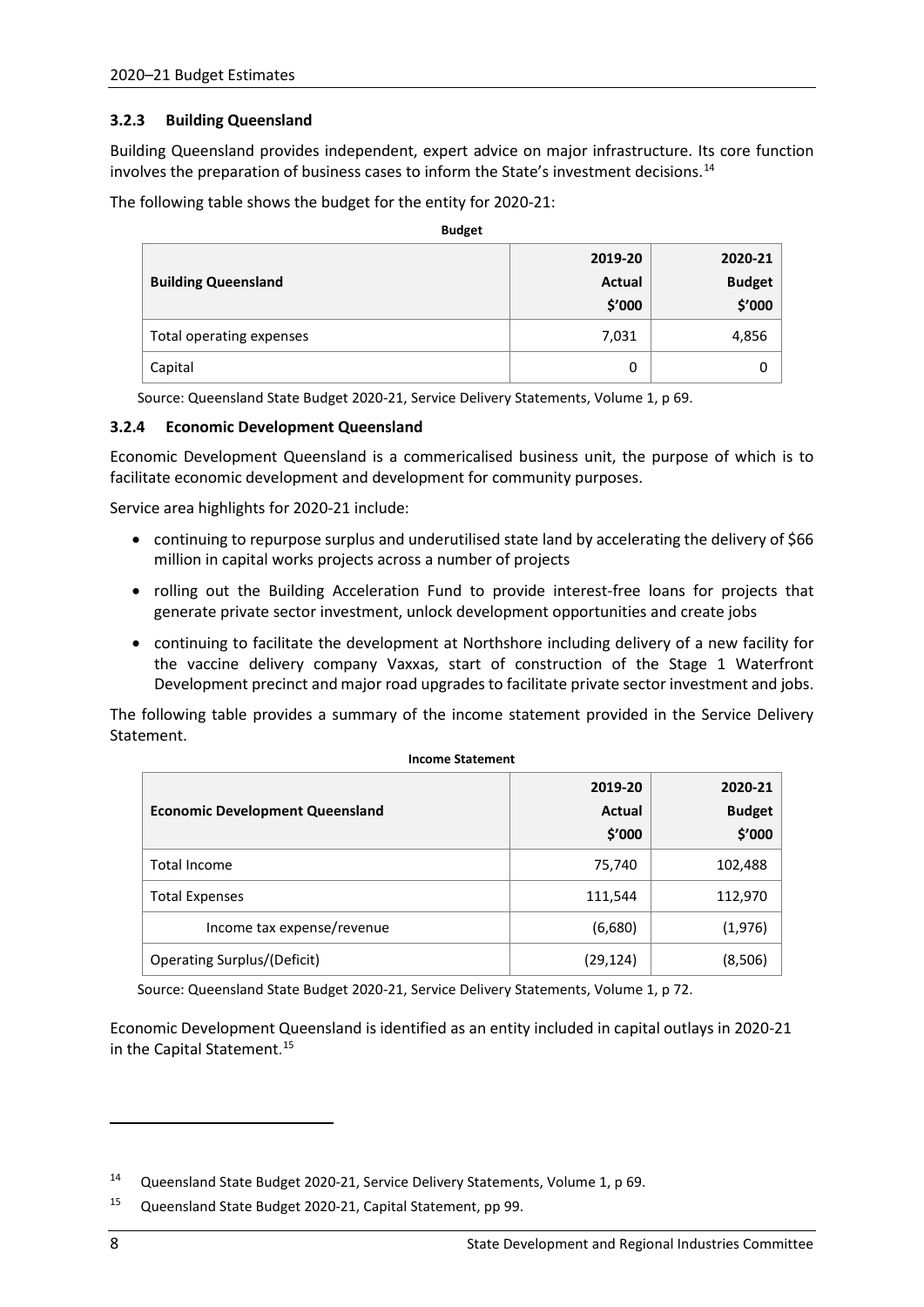# <span id="page-12-0"></span>**3.3 Key issues raised at the public hearing**

Issues raised by the committee and participating Members in relation to the portfolio areas of responsibility of the Minister included:

- Environmental Impact Statement process for the Cross River Rail project
- impact of Queensland Olympics bid on development in regional and North Queensland
- status of Queen's Wharf development and local procurement opportunities
- planned capital investment for South-East Queensland
- local manufacturing of vaccines and vaccine delivery systems
- global tourism hubs in Queensland, including Cairns and the Gold Coast
- status of the CopperString Project in Queensland's north west
- implementation of the Disaster Recovery Funding Arrangement
- performance based planning in Queensland
- the transfer of Building Queensland to core government
- closure of the Dalby biorefinery
- the role of infrastructure in Queensland's plan for economic recovery
- assistance provided to businesses during COVID-19 pandemic
- government modelling of population growth in South-East Queensland
- government activities relating to the residential rental market
- local government planning, and planning transparency
- measures to support community health and wellbeing
- 10-year review of the Brisbane City Plan 2014
- financial management, transparency and integrity of local government
- measures aimed at addressing flooding in Bundaberg
- the Unite and Recover Community Stimulus Package
- Works for Queensland Program
- complaints finalised by the Office of the Independent Assessor and office resourcing.<sup>[16](#page-12-1)</sup>

<span id="page-12-1"></span><sup>16</sup> Public hearing transcript, Brisbane, 8 December 2020, pp 1-37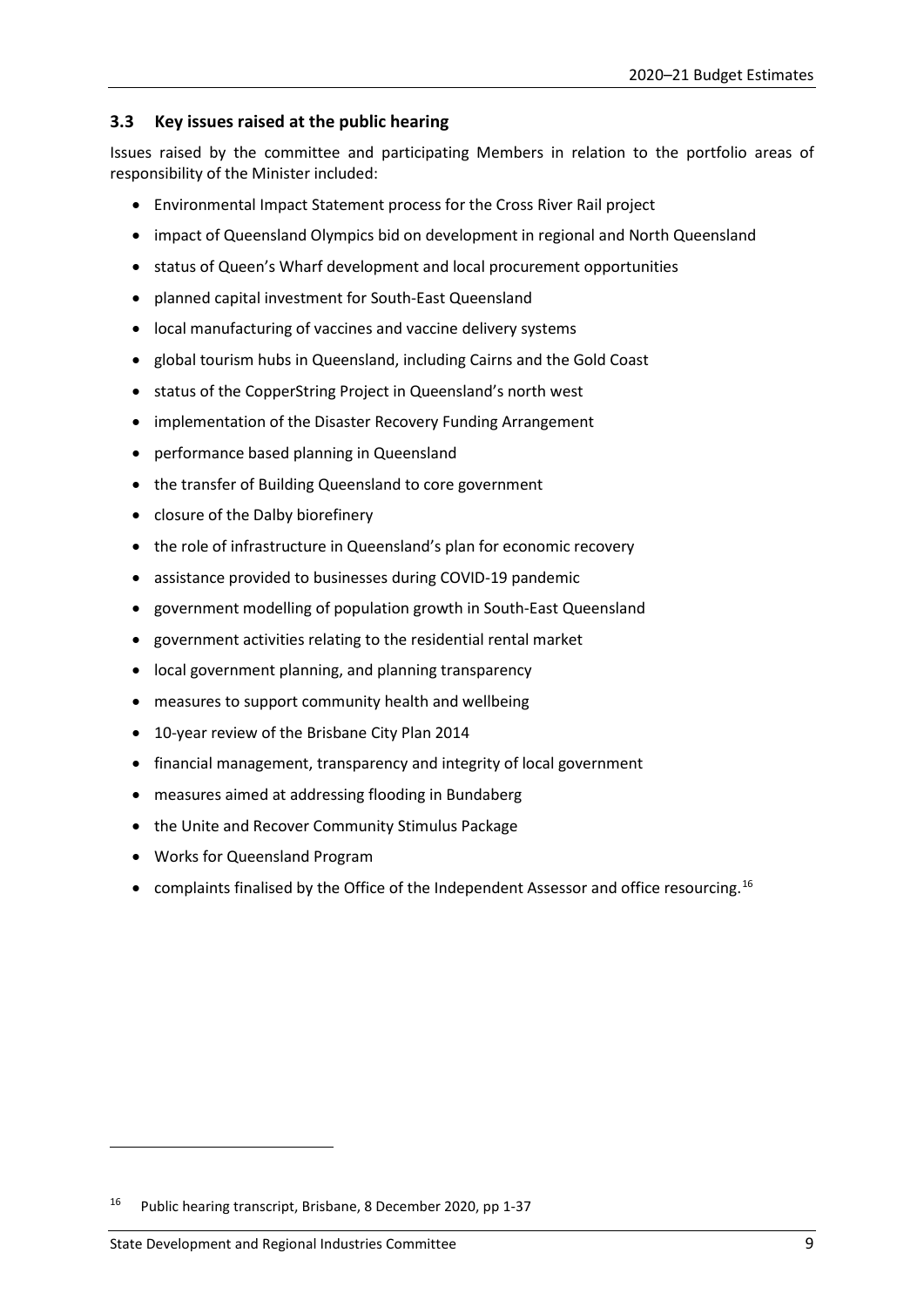# <span id="page-13-0"></span>**4 Minister for Agricultural Industry Development and Fisheries and Minister for Rural Communities**

This section discusses issues raised during the committee's examination of the estimates.

# <span id="page-13-1"></span>**4.1 Department of Agriculture and Fisheries**

The Honourable Mark Furner MP, Minister for Agricultural Industry Development and Fisheries and Minister for Rural Communities, is the Minister responsible for the Department of Agriculture and Fisheries. The department has three service areas as follows:

- Agriculture to lift the productivity of Queensland's food and fibre businesses
- Biosecurity Queensland to mitigate the risks and impacts of animal and plant pests and diseases and weeds to the economy, the environment, social amenity and human health. This service also upholds standards for animal welfare and agricultural chemical use
- Fisheries and Forestry to ensure sustainable and productive fisheries and the responsible allocation and use of state-owned forest and related resources.<sup>[17](#page-13-3)</sup>

The following table taken from the Appropriation (2020-2021) Bill 2020 compares the appropriations for the department for 2019-20 and 2020-21.

| <b>Appropriations</b> | (Actual) 2019-20<br>\$'000 | 2020-21<br>\$'000 |
|-----------------------|----------------------------|-------------------|
| Controlled Items      |                            |                   |
| departmental services | 356,915                    | 333,136           |
| equity adjustment     | (6,908)                    | (6, 203)          |
| Administered Items    | 1,107,114                  | 238,303           |
| Vote                  | 1,457,121                  | 565,236           |

#### **Appropriation for 2020-2021 – Department of Agriculture and Fisheries**

*Source*: Appropriation (2020-2021) Bill 2020, Schedule 2, p. 9.

# <span id="page-13-2"></span>**4.1.1 Budget highlights**

2020-21 budget highlights across the three service areas include:

## *Agriculture*

- supporting Queensland's economic recovery by delivering initiatives and programs in support of a resilient agribusiness sector
- delivering AgTech initiatives and programs
- promoting Queensland's agricultural products and innovations internationally
- supporting the protection of the Great Barrier Reef with research, development and extension on land management practices that improve Reef water quality as well as productivity
- supporting recovery efforts in response to business disruptions and natural disasters, continuing drought assistance programs while this drought lasts and delivering reforms to drought programs through the Drought and Climate Adaption Program

<span id="page-13-3"></span><sup>17</sup> Queensland State Budget 2020-21, Service Delivery Statements, Volume 2, p 2.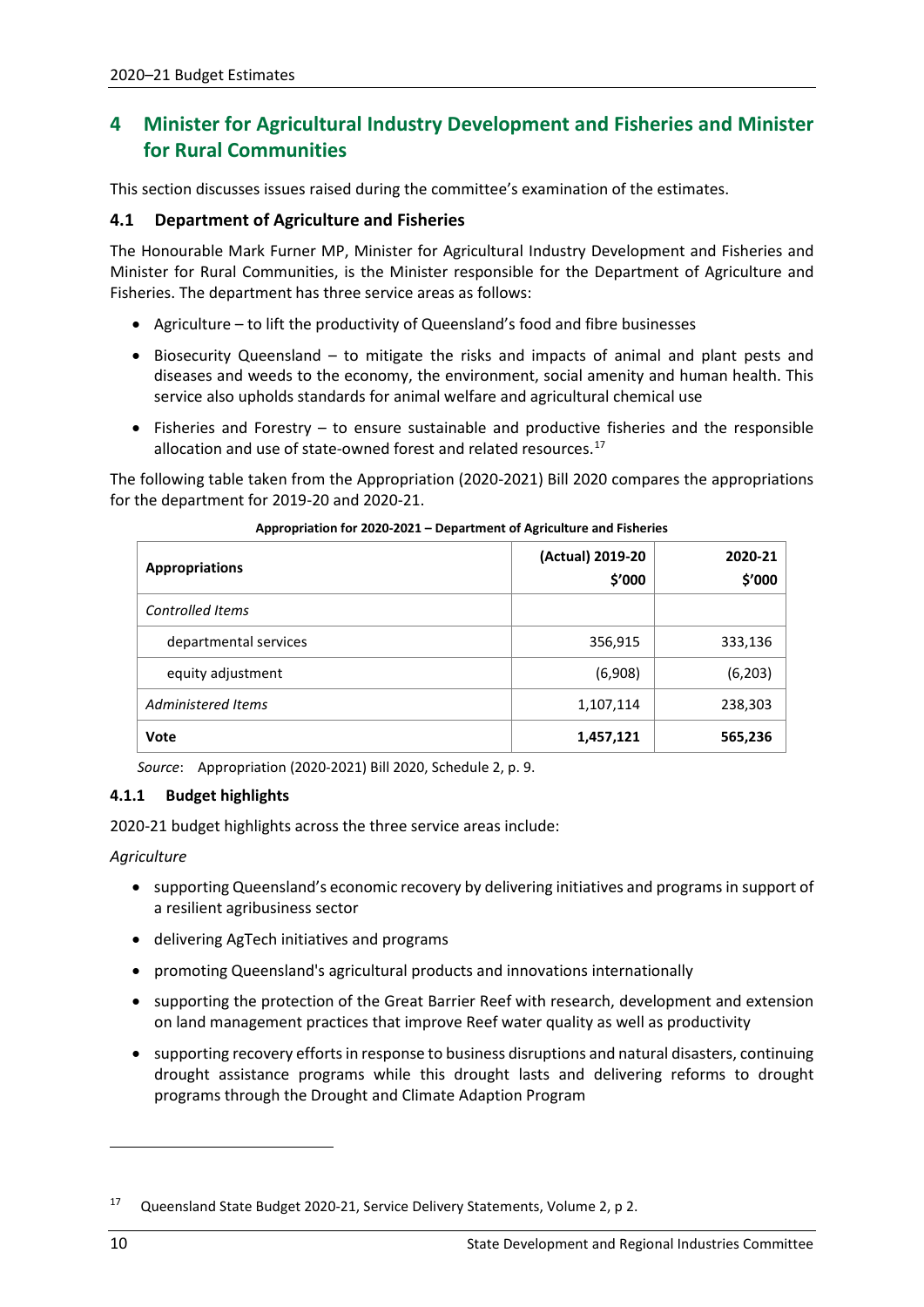• providing grants of up to \$250,000 matched with co-contributions from grant applications under the Rural Economic Development Grants Scheme to promote industry development and jobs in rural communities.

# *Biosecurity Queensland*

- continuing to position Queensland as a leader in national biosecurity preparedness and enhancing Queensland's biosecurity prevention and response capability, including preparing the pork industry for the threat of African swine fever
- implementing and monitoring actions related to strategic plans, including the *Queensland Biosecurity Strategy 2018-2023*, the *Queensland Invasive Plants and Animals Strategy 2019-2024* and the *Northern Australia Biosecurity Strategy 2030*
- meeting national standards for livestock welfare and continuing to contribute to national processes to develop appropriate animal welfare standards and guidelines
- working collaboratively with the Queensland Racing Integrity Commission and Racing Queensland to implement the Queensland Government's response to recommendations from the independent *Inquiry into Animal Cruelty in the Management of Retired Thoroughbred and Standardbred Horses in Queensland* (the Martin Inquiry)

# *Fisheries and Forestry*

- continuing implementation of the *Queensland Sustainable Fisheries Strategy 2017–2027* to support fisheries reform
- implementing the second round of regulatory reforms to major Queensland fisheries (including trawl, crab and east coast inshore)
- obtaining/maintaining access to export markets for commercial fisheries by negotiating and maintaining necessary Commonwealth approvals under the *Environmental Protection and Biodiversity Conservation Act 1999* (Cth)
- establishing the Native Timber Advisory Panel to oversee and make plans for the industry's future
- supplying state-owned forest products and quarry material on a commercial and environmentally responsible basis.<sup>[19](#page-14-1)</sup>

# <span id="page-14-0"></span>**4.1.2 Capital**

The department's capital program is focussed on developing and upgrading research faciltiites to deliver outcomes for agriculture, biosecurity, fisheries and forestry.

In 2020-21, \$19.8 million has been allocated for upgrades, replacement and new asset acquisitions, through a range of capital programs including research facilities development, minor works, heavy plant and equipment, scientific equipment, vessels and marine equipment and computer equipment programs.

Significant capital projects include:

• \$3.6 million to continue the Toowoomba Facilities Upgrade Project, resulting in enhanced service delivery and improved operational efficiency

<span id="page-14-1"></span><sup>19</sup> Queensland State Budget 2020-21, Service Delivery Statements, Volume 2, pp 2-8.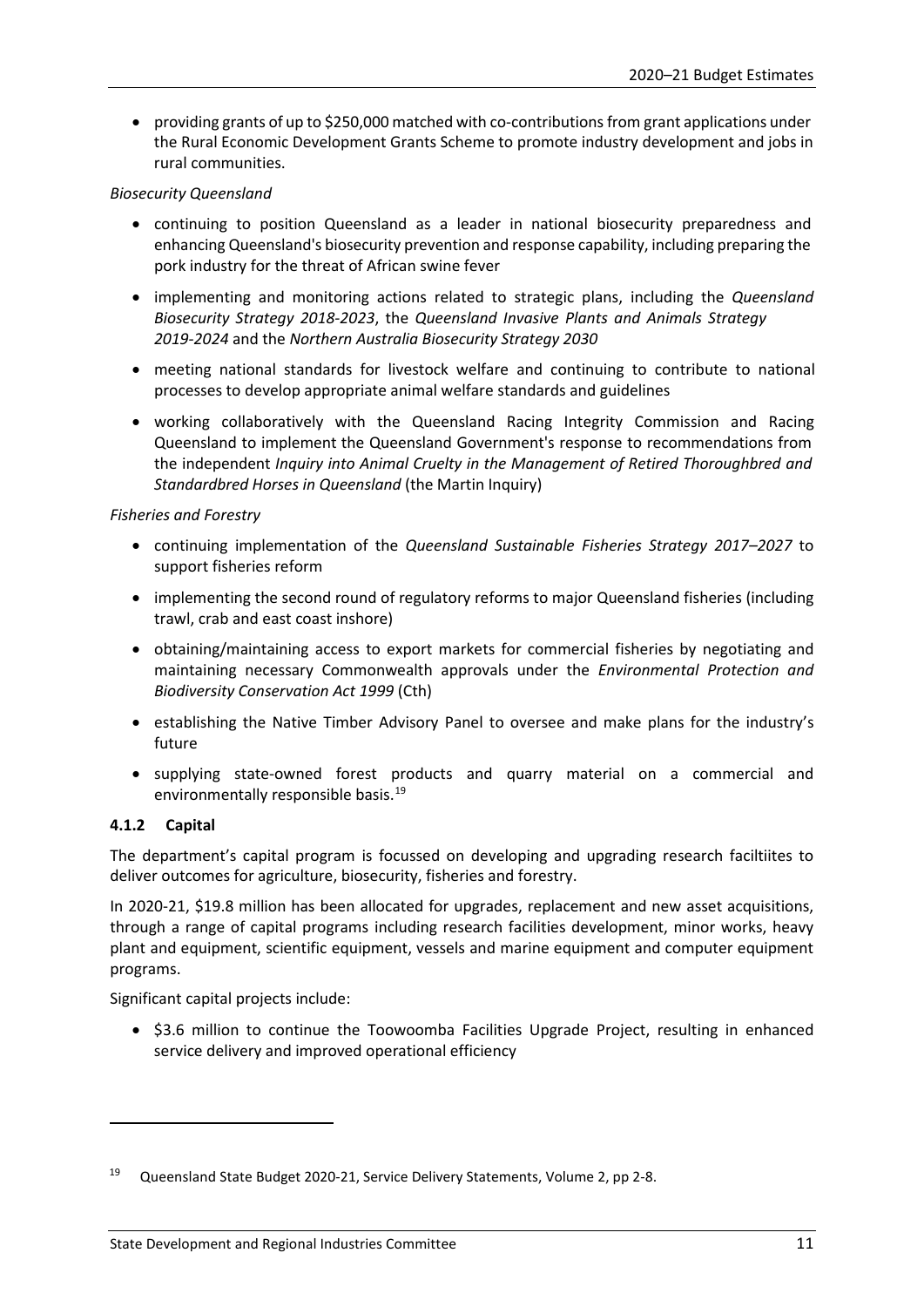- \$1.1 million to complete the refurbishment of the Wacol Tick Fever Centre to meet required Australian Pesticides and Veterinary Medicines Authority standards
- $\sharp$ 1 million allocated to refit the Queensland Boating and Fisheries Patrol vessel the 'KI Ross'.<sup>20</sup>

# <span id="page-15-0"></span>**4.2 Statutory Bodies**

The Minister for Agricultural Industry Development and Fisheries and Minister for Rural Communities is also responsible for the following statutory bodies:

## <span id="page-15-1"></span>**4.2.1 Queensland Rural and Industry Development Authority**

The purpose of the Queensland Rural and Industry Development Authority (QRIDA) is to create sustainable rural and regional communities.

In 2020-21 service area highlights include:

- providing a broad, flexible and cost-effective range of administrative services to assist government agencies deliver financial and regulatory programs to the highest standards. Key financial and regulatory programs include:
	- o First Start and Sustainability loans under the Queensland Government's Primary Industry Productivity Enhancement Scheme (PIPES)
	- o concessional loans and grants under Disaster Recovery Financial Arrangements (DRFA)
	- o Reef Catchment Rebates and managing the panel of Industry Specialists
	- o COVID-19 Jobs Support Loans
- management of the compulsory Farm Business Debt Mediation program to provide a process for the efficient and equitable resolution of farm debt disputes. $21$

The following table provides a summary of the income statement provided in the Service Delivery Statement.

**Income Statement**

| <b>Queensland Rural and Industry Development</b><br><b>Authority</b> | 2019-20<br>Actual<br>\$′000 | 2020-21<br><b>Budget</b><br>\$'000 |  |
|----------------------------------------------------------------------|-----------------------------|------------------------------------|--|
| <b>Total Income</b>                                                  | 202,905                     | 436,353                            |  |
| <b>Total Expenses</b>                                                | 480,121                     | 417,501                            |  |
| <b>Operating Surplus/(Deficit)</b>                                   | (277, 216)                  | 18,852                             |  |

Source: Queensland State Budget 2020-21, Service Delivery Statements, Volume 2, p 17.

The Queensland Rural and Industry Development Authority is not an entity included in capital outlays in 2020-21 as noted in the Capital Statement.

# <span id="page-15-2"></span>**4.2.2 Queensland Racing Integrity Commission**

The Queensland Racing Integrity Commission (the Commission) oversees the integrity and welfare standards of racing animals and participants in Queensland.

<span id="page-15-3"></span><sup>&</sup>lt;sup>20</sup> Queensland State Budget 2020-21, Service Delivery Statements, Volume 2, p 10.

<span id="page-15-4"></span><sup>&</sup>lt;sup>21</sup> Queensland State Budget 2020-21, Service Delivery Statements, Volume 2, p 15.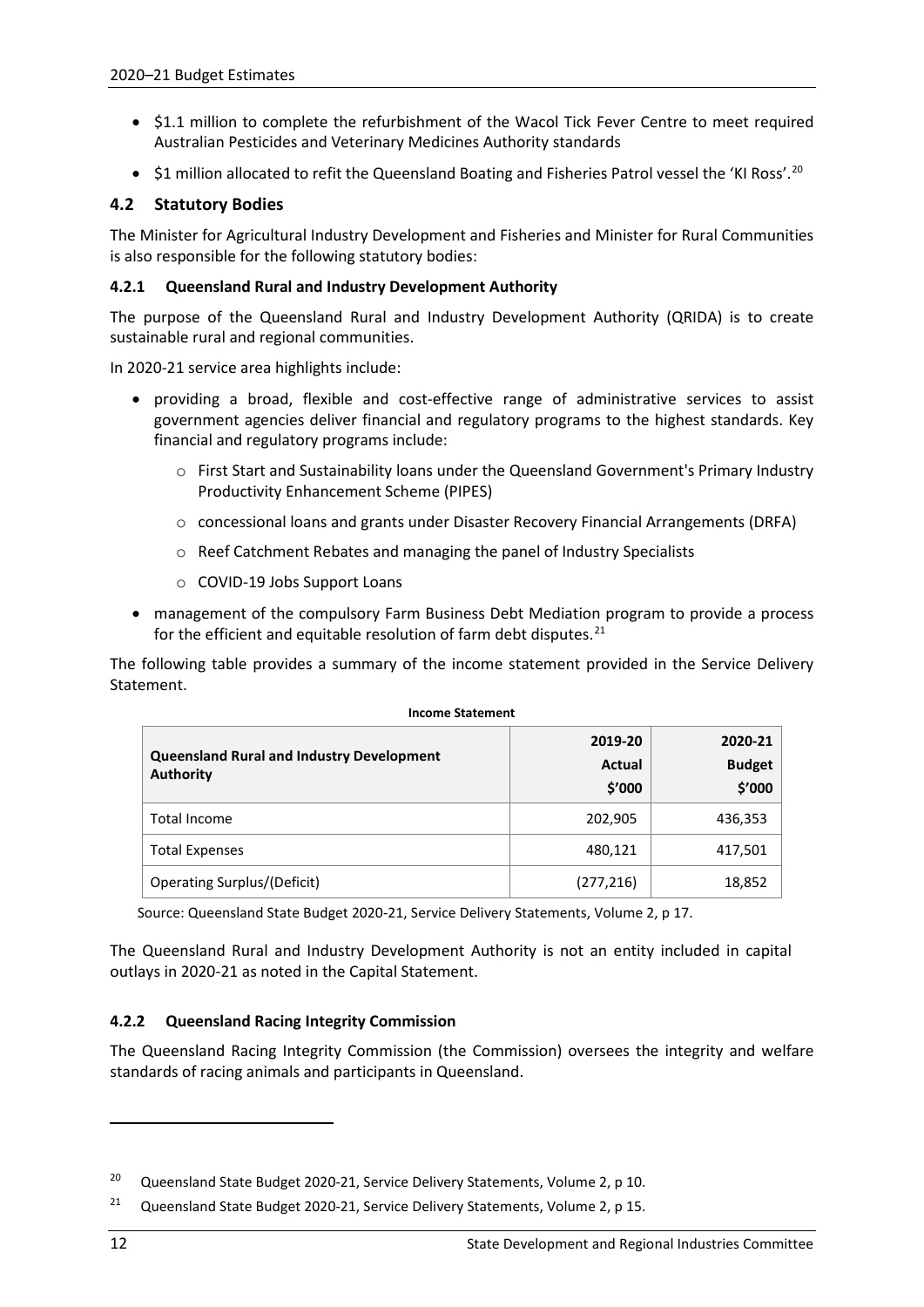In 2020-21 service area highlights include:

- implementing an annual engagement program to raise industry and community awareness of the Commission's role and purpose
- developing awareness and education materials for racing industry participants and the wider community in order to achieve the Commission's Education Strategy and support the recommendations of the Martin Inquiry into the management of retired racing horses
- reviewing the Commission's Licensing Standards to ensure that they continue to be relevant and aligned to the Commission's strategic priorities
- supporting Racing Queensland to establish and govern a retraining/rehoming program for Thoroughbred and Standardbred horses, bred for the racing industry.<sup>[22](#page-16-1)</sup>

The following table provides a summary of the income statement provided in the Service Delivery Statement.

| <b>Queensland Racing Integrity Commission</b> | 2019-20<br>Actual<br>\$'000 | 2020-21<br><b>Budget</b><br>\$'000 |
|-----------------------------------------------|-----------------------------|------------------------------------|
| Total Income                                  | 30,457                      | 31,110                             |
| <b>Total Expenses</b>                         | 30,446                      | 31,110                             |
| <b>Operating Surplus/(Deficit)</b>            | (11)                        | $\cdot \cdot$                      |

#### **Income Statement**

Source: Queensland State Budget 2020-21, Service Delivery Statements, Volume 2, p 22.

The Queensland Racing Integrity Commission is listed as an entity included in capital outlays in 2020-21. Capital projects include:

- \$309,000 for the other asset replacements project
- \$300,000 for the Registration and Licensing Environment project.

## <span id="page-16-0"></span>**4.3 Key issues raised at the public hearing**

Issues raised by the committee and participating Members in relation to the portfolio areas of responsibility of the Minister for Agricultural Industry Development and Fisheries and Minister for Rural Communities included:

- sources of departmental savings in the 2020-21 budget
- the Greater Graduate program 2020-21
- research development and extension (RD&E) program funding and initiatives
- first-mortgage loans for rural communities
- trade relationships and the export of agricultural products during the COVID-19 pandemic
- measures to support the agricultural, farming, aquaculture and fishery industries during COVID-19
- measures to address labour shortages on farms arising from the COVID-19 pandemic

<span id="page-16-1"></span><sup>&</sup>lt;sup>22</sup> Queensland State Budget 2020-21, Service Delivery Statements, Volume 2, p 19.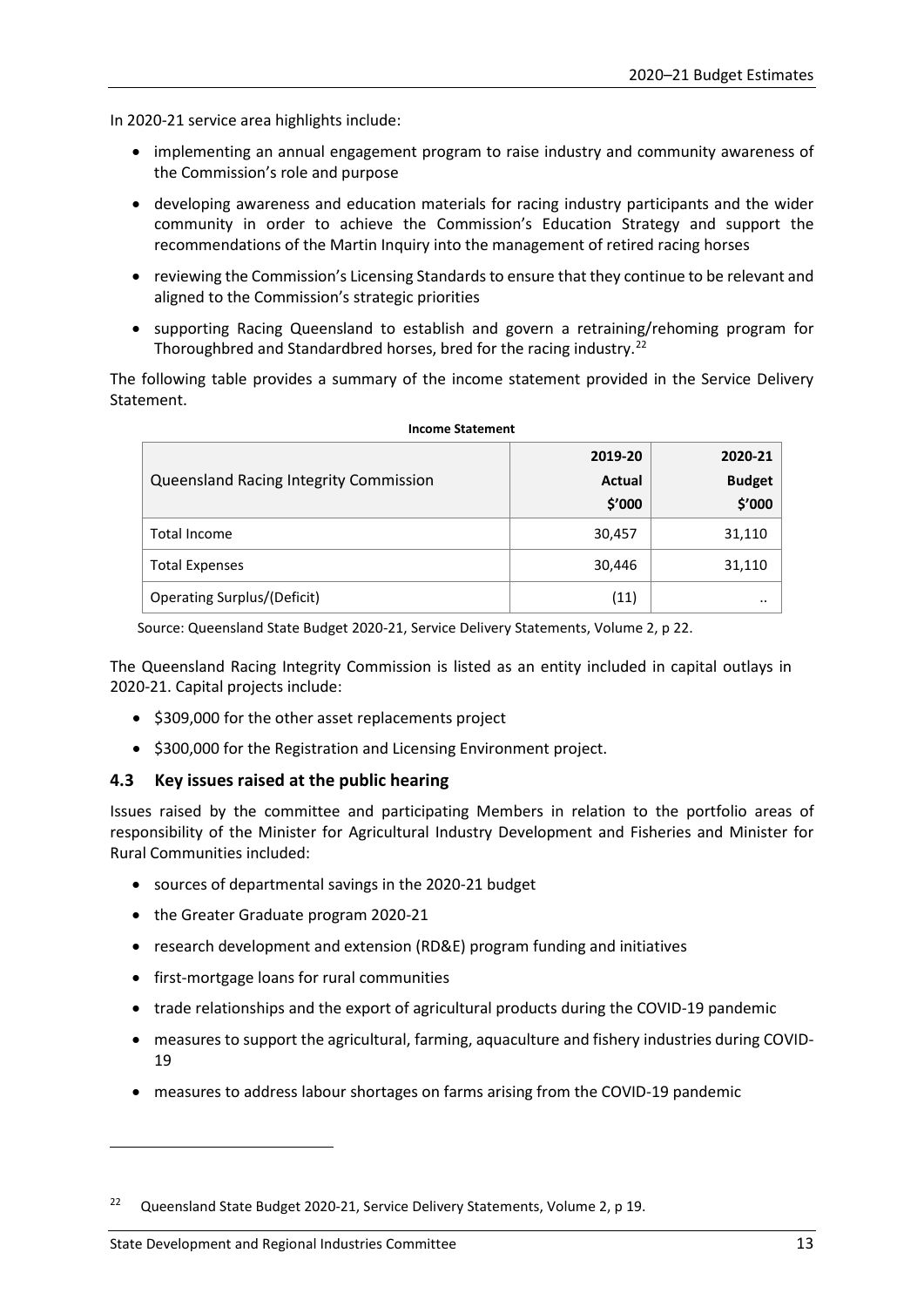- implementation of drought reforms in Queensland
- measures to eliminate red imported fire ants in Queensland
- measures to support the dairy industry
- legislation and standards relating to animal welfare
- measures to support Queensland's beef industry
- financial impact of feral pests in Queensland
- native timber industry and development of an industry action plan
- commercial seafood industry in Queensland including country of origin labeling
- insurance duty on agricultural products
- measures to support the aquaculture industry
- strategy and financial support for commercial fishing industry
- economic opportunities from fishing for Aboriginal and Torres Strait Islander communities.<sup>[23](#page-17-0)</sup>

<span id="page-17-0"></span><sup>23</sup> Public hearing transcript, Brisbane, 8 December 2020, pp 68-100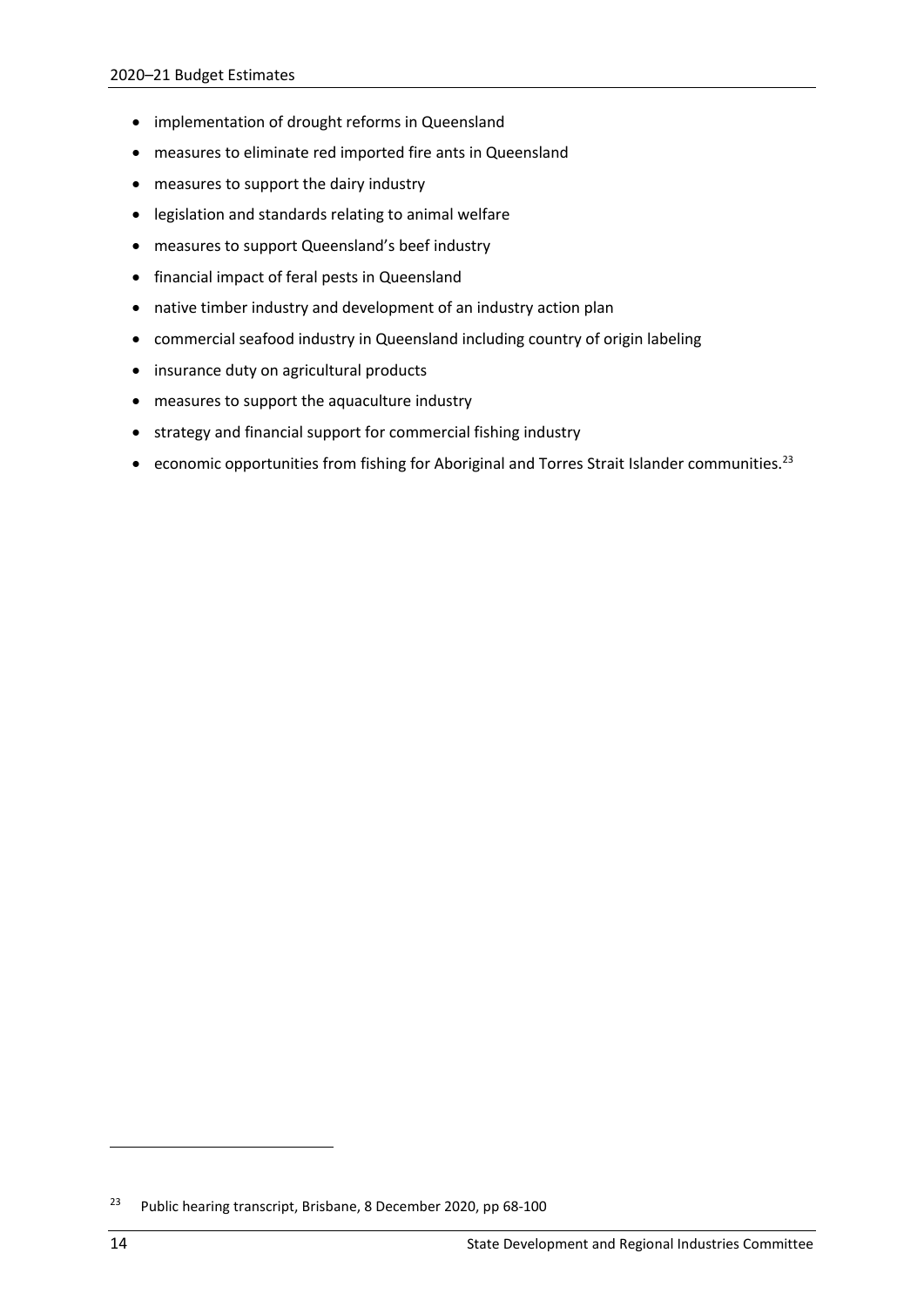# <span id="page-18-0"></span>**5 Minister for Regional Development and Manufacturing and Minister for Water**

This section discusses issues raised during the committee's examination of the Bill.

# <span id="page-18-1"></span>**5.1 Department of Regional Development, Manufacturing and Water**

The Honourable Glenn Butcher MP, Minister for for Regional Development and Manufacturing and Minister for Water, is the Minister responsible for the Department of Regional Development, Manufacturing and Water.

As part of the Machinery of Government changes, effective 12 November 2020, the former Department of Regional Development and Manufacturing was renamed the Department of Regional Development, Manufacturing and Water; and the Water function was transferred to the new department from the former Department of Natural Resources, Mines and Energy.<sup>[24](#page-18-3)</sup>

The new department will deliver services across two areas:

- Develop the economy Create jobs that provide enduring economic benefit by delivering regional economic development opportunities and supporting the manufacturing industry in Queensland
- Water resource management services The sustainable management of Queensland's water resources as well as oversight of water service providers and water infrastructure owners. [25](#page-18-4)

The following table taken from the Appropriation (2020-2021) Bill 2020 compares the appropriations for the department for 2019-20 and 2020-21.

| Appropriation 2020-21 for Department of Regional Development, Manufacturing and Water               |
|-----------------------------------------------------------------------------------------------------|
| (formally Department of Regional Development and Manufacturing and Department of State Development, |
| <b>Manufacturing, Infrastructure and Planning)</b>                                                  |

| <b>Appropriations</b> | 2019-20<br>\$'000 | 2020-21<br>\$'000 |
|-----------------------|-------------------|-------------------|
| Controlled Items      |                   |                   |
| departmental services | 450,263           | $\cdot \cdot$     |
| equity adjustment     | 99,551            | 18,942            |
| Administered Items    | 914,419           | $\cdot \cdot$     |
| Vote                  | 1,464,233         | 18,942            |

*Source*: Appropriation (2020-2021) Bill 2020, Schedule 2, p. 12.

# <span id="page-18-2"></span>**5.1.1 Budget highlights**

2020-21 budget highlights across the two service areas include:

*Develop the economy*

**.** 

- advancing technology adoption for regional manufacturers
- enabling workforce development of regional manufacturers
- prioritising skills and training for advanced manufacturing across the four regional hub areas

<span id="page-18-3"></span><sup>&</sup>lt;sup>24</sup> Queensland State Budget 2020-21, Service Delivery Statements, Volume 3, p 37.

<span id="page-18-4"></span><sup>&</sup>lt;sup>25</sup> Queensland State Budget 2020-21, Service Delivery Statements, Volume 3, pp 38-40.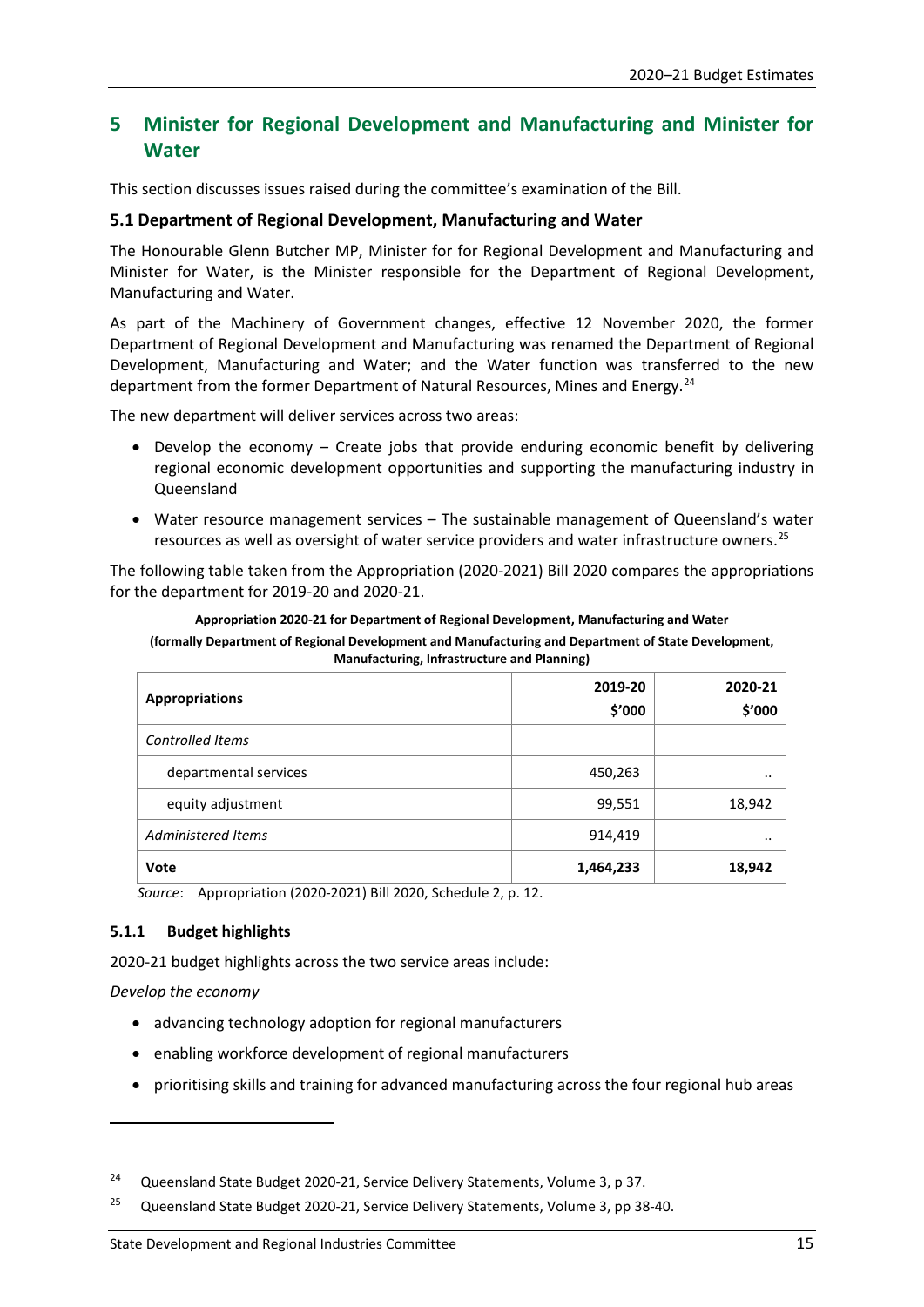- managing the Made in Queensland Program and monitoring outcomes from projects being undertaken
- releasing and implementing the Rail Manufacturing Strategy for Queensland
- implementing the Personal Protective Equipment and other Essential Products Directions Statement
- progressing the Queensland Craft Brewing Strategy including launching BrewLab and introducing an artisan liquor licence
- continuing the Skills Implementation Plan for Advanced Manufacturing.<sup>[26](#page-19-2)</sup>

## *Water resource management services*

- continuing to deliver on Murray-Darling Basin Plan implementation commitments
- delivering a Minister's report on the performance of the Moreton Water Plan, including meeting commitments to the Central Lockyer Valley Water Supply Scheme
- delivering an amendment to the Fitzroy Basin Water Plan to include arrangements for the construction and operation of Rookwood Weir
- commencing a study to examine the water resources and associated issues on Minjerribah (North Stradbroke Island) in consultation with key stakeholders and Traditional Owners
- delivering a report on the performance of the Gold Coast and Logan Basin water plans
- implementing South East Queensland bulk water prices to be charged by Seqwater for the 2021- 22 to 2024-25 period, based on advice from the Queensland Competition Authority
- progressing the transformation of rural water futures for improved fairness, transparency and accountability. [27](#page-19-3)

## <span id="page-19-0"></span>**5.1.2 Capital**

In 2020-21, \$510.2 million is allocated to the water capital program, including \$474 million in capital purchases and \$36.2 million in capital grants. Significant individual capital projects include:

- \$77 million for Paradise Dam essential works
- \$93 million for Seqwater other infrastructure capital works
- \$115 million capital expenditure for Rookwood Weir.<sup>[28](#page-19-4)</sup>

# <span id="page-19-1"></span>**5.2 Key issues raised at the public hearing**

Issues raised by the committee and participating Members at the public hearing included:

- Western Corridor Recycled Water Scheme recommissioning program
- water pricing impacts for users of the Eton and Haughton irrigation schemes
- measures to support the reduction of water charges for the agricultural sector
- measures to support the payment of water charges by households
- water security

**.** 

<span id="page-19-2"></span><sup>&</sup>lt;sup>26</sup> Queensland State Budget 2020-21, Service Delivery Statements, Volume 3, p 38.

<span id="page-19-3"></span><sup>&</sup>lt;sup>27</sup> Queensland State Budget 2020-21, Service Delivery Statements, Volume 3, p 40.

<span id="page-19-4"></span><sup>28</sup> Queensland State Budget 2020-21, Capital Statement, pp 93-95.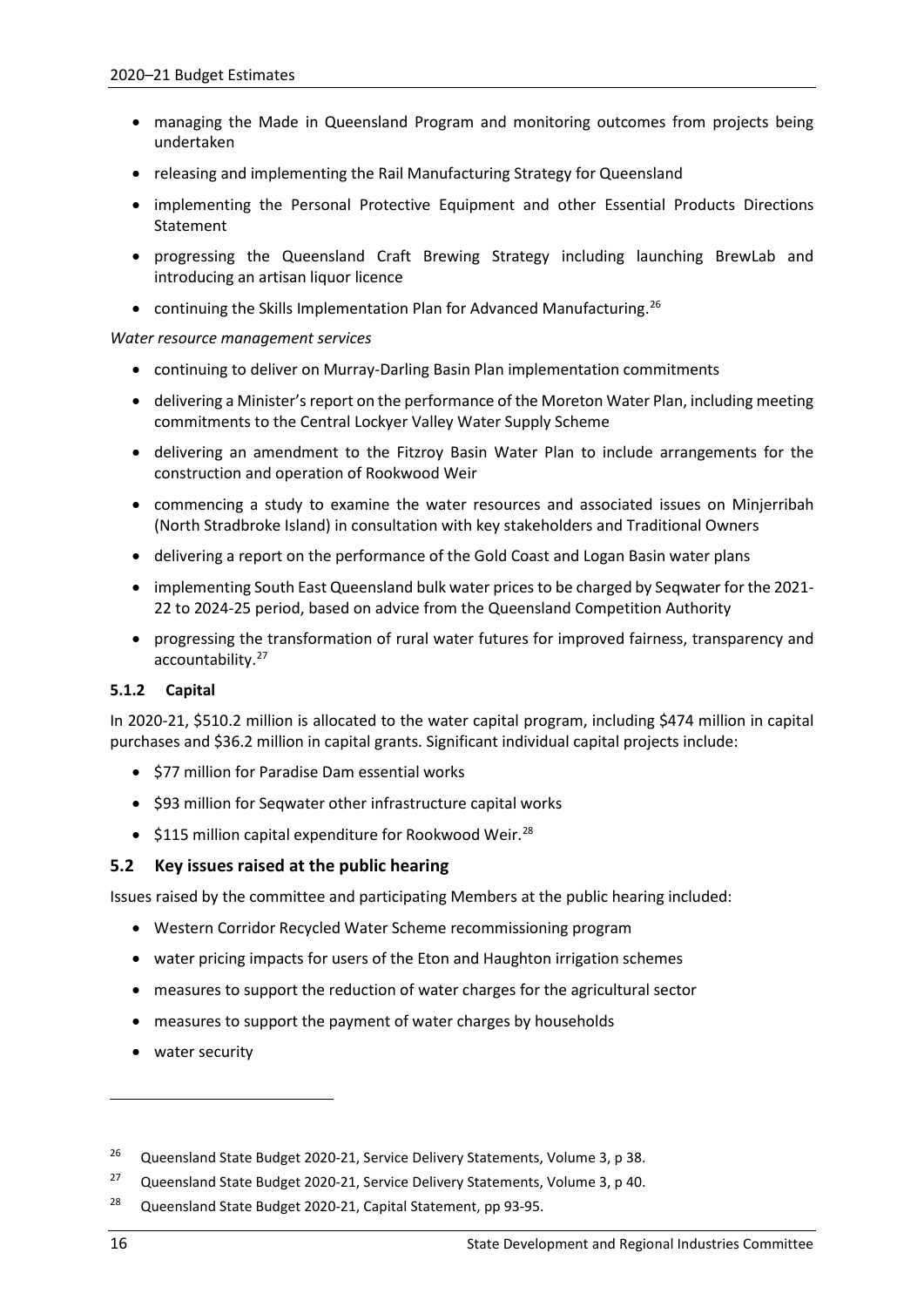- investment in water infrastructure and impact on employement
- Feasibility study on options to improve town water supply security for Warwick and surrounding communities
- Paradise Dam capacity
- Rookwood Weir development
- return of financial dividends through the Mount Isa Water Board
- upgrade of bulk water infrastructure
- dam safety improvement projects
- investigation of proposed Bradfield inland irrigation scheme
- part A water charges
- funding for proposed hydro-electric power station at Burdekin Falls Dam
- the Made in Queensland program and support for small to medium manufacturers
- regional maufacturing hubs
- manufacturing of trains in Queensland
- use of the 'BrewLab' as part of the Queensland Craft Brewing Strategy
- Personal Protective Equipment manufacturing in Queensland.<sup>[29](#page-20-0)</sup>

**.** 

<span id="page-20-0"></span><sup>&</sup>lt;sup>29</sup> Public hearing transcript, Brisbane, 8 December 2020, pp  $38 - 67$ .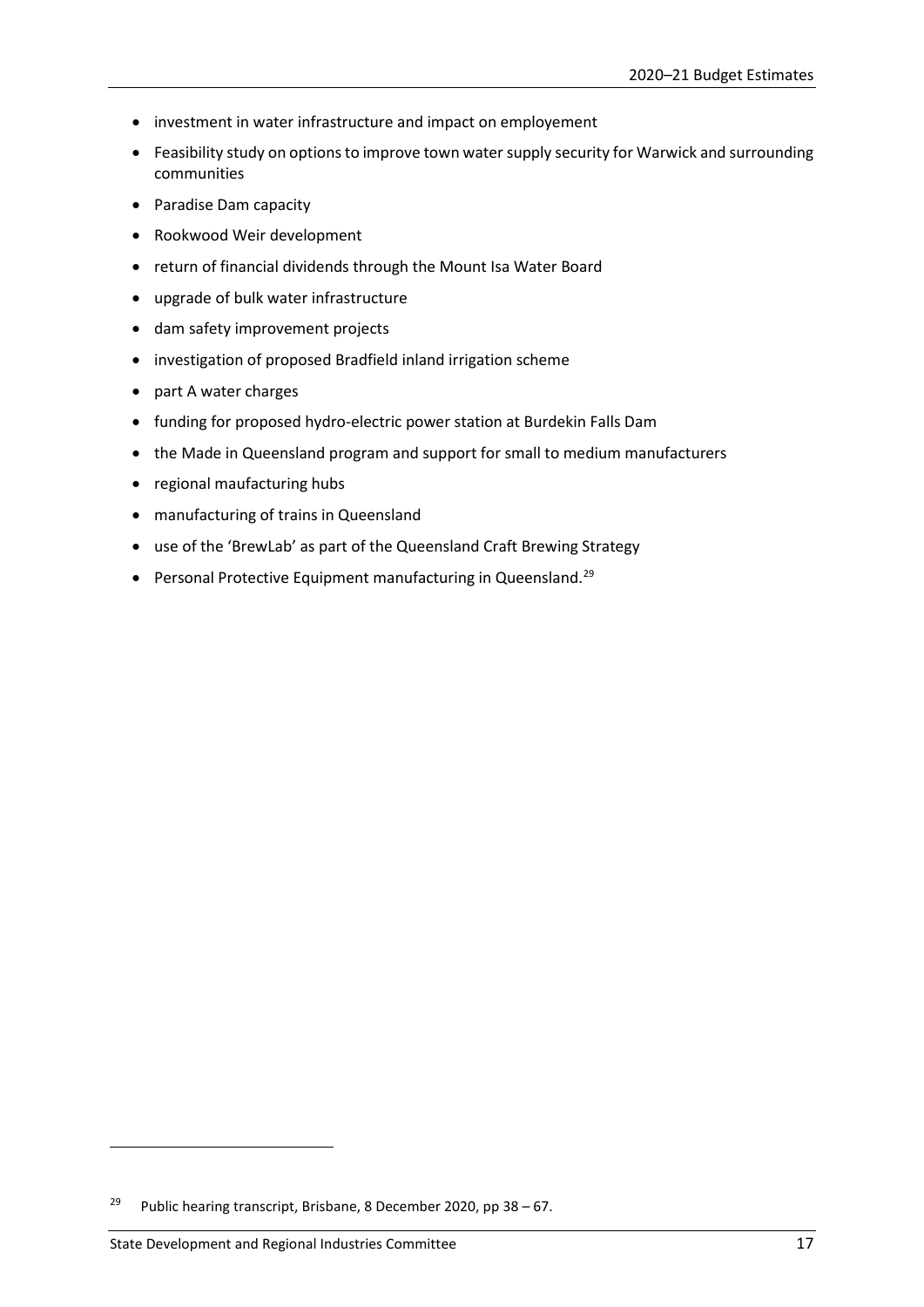# <span id="page-21-0"></span>**Statements of Reservation**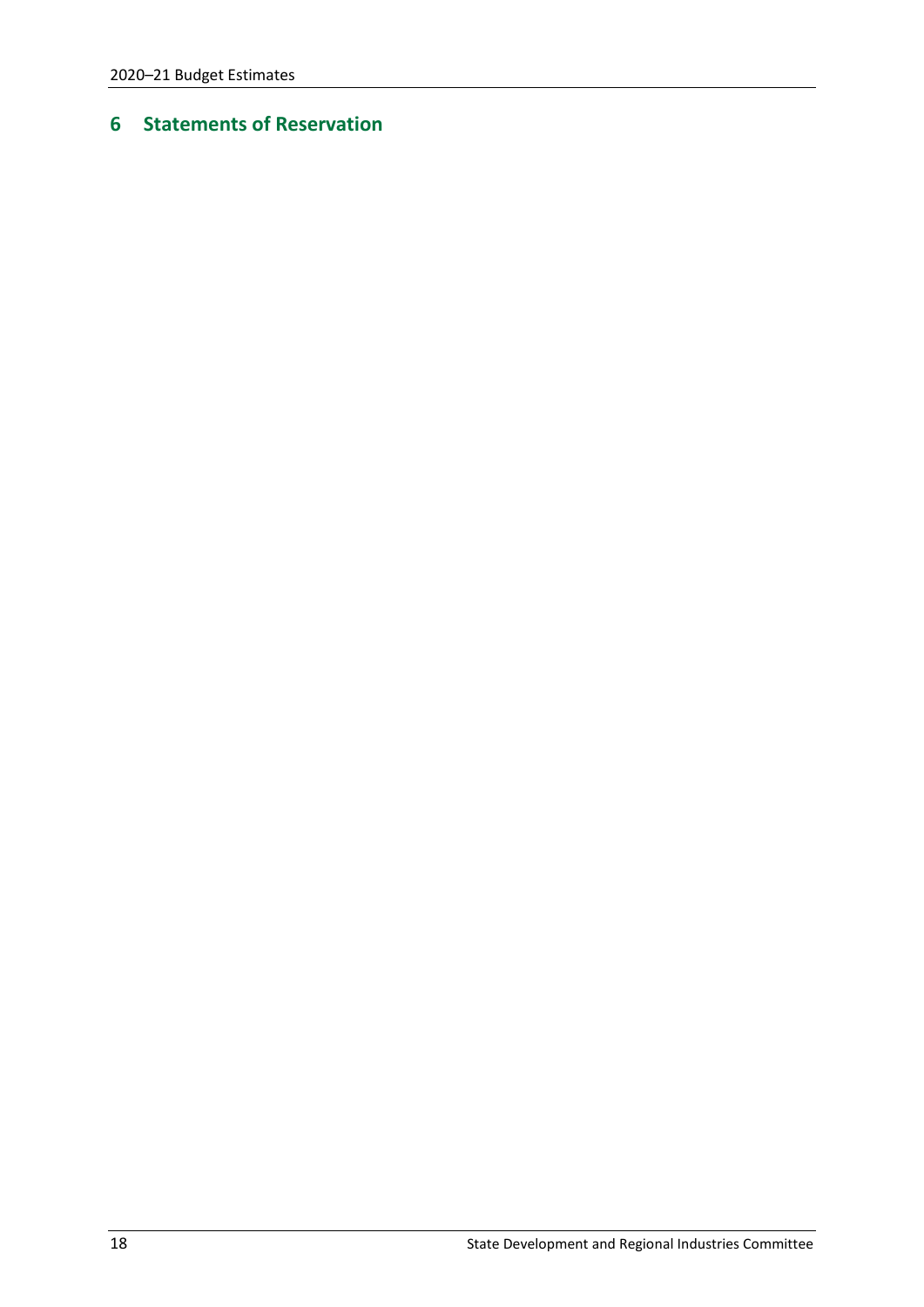# STATEMENT OF RESERVATIONS

# Mr Jim McDonald MP (Deputy Chair) and Mr Michael Hart MP

As Queenslanders deal with the impacts of COVID-19, the 2020/21 Budget was the time for the Palaszczuk Government to respond.

Instead, the third-term Labor Government claimed businesses are back on their feet and all jobs lost because of COVID-19 have been regained – claims woefully out of touch with reality.

The more than 200,000 Queenslanders who are currently out of work were relying on the Labor Government to get this Budget right. But for them it's simply pages of broken promises and dreams.

All Labor has delivered Queensland in this budget is \$28 billion in new debt to simply keep the lights on, and an infrastructure spend that is both billions less than southern states and but is also being delivered years into the never never.

In its third term all the Labor Government can manage as an economic plan is a 41 page glossy brochure and an unemployment rate 13 percent higher than Victoria and nearly 25 percent higher than New South Wales.

# *Committee operation*

As is prudent, the Opposition agrees with passing the budget. However, there are some reservations that should be noted.

As mentioned above, this budget outlines unemployment figures into the forwards confirming Queensland will have the worst unemployment figures in the country. Despite this, the government has not communicated any plans to fast-track projects to stimulate the economy and create jobs for Queenslanders.

By holding off the budget until after the election, the Government had a responsibility to be completely transparent about debt levels. Instead they outlined \$4 billion worth of debt before the election only to reveal the actual increase in debt would be seven times that amount at \$28 billion. While the opposition understands the need to borrow funds to build the roads, dams and other job creating projects; we are extremely concerned about the revelations in the budget which show the massive increase in debt has yielded only a tiny increase in the State's net worth. This is in stark contrast to results in other states who have used increased borrowings to fund large infrastructure building programs.

Finally, the structure of the whole budget process is fundamentally broken. With a vastly truncated estimates process, the Government had a responsibility to ensure it was completely transparent. Given the circumstances, it was more important than ever that a full and frank examination of Minister and their portfolios occurred. Instead, the Queensland public was served up a dysfunctional sideshow of the highly politicised Estimates hearings.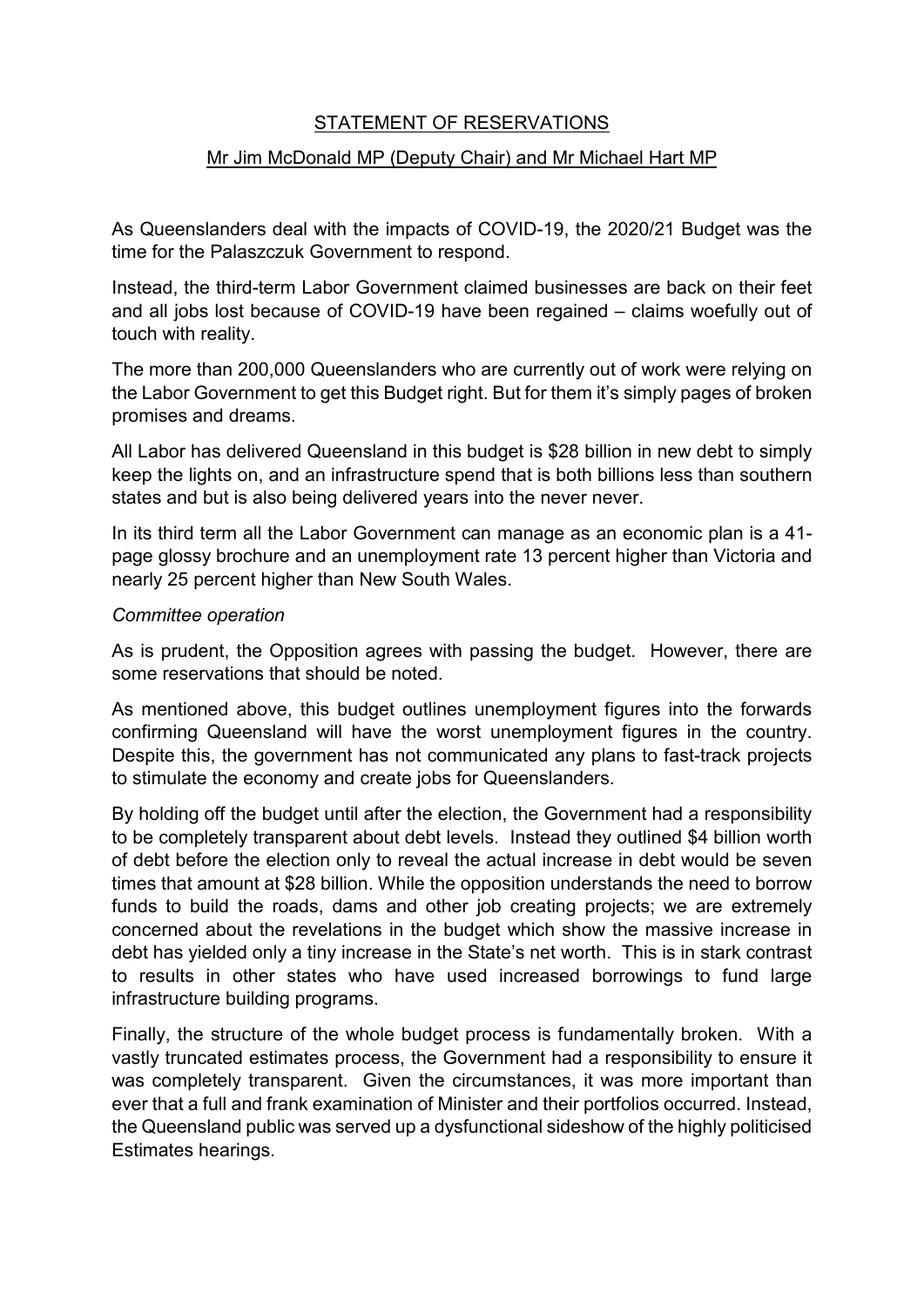The LNP proposes a complete re-imagination of the Estimates process, starting with the appointment of non-Government Chairs during estimates – an initiative that we will implement in Government.

# STATE DEVELOPMENT, INFRASTRUCTURE, PLANNING

The estimates hearing emphasised the Palaszczuk Labor Government's lack of concern for state development projects in regional communities, such as the Cairns Global Tourism Hubs which was axed in July 2020.

It was disappointing that the Minister could not evidence the existence of KPIs for the project, which would be expected for a project of this size. The Minister also could not give a clear answer as to the exact date the project was axed, but the Director-General advised that "some time prior to COVID we were not in a position to move forward with that particular transaction".

This is a failed 2017 election commitment which at no stage ever got any traction. This represents the views of the Far North community and industry experts who reported that this was a project destined to fail from the beginning. When asked what Labor's intentions are to generate economic activity for Cairns since the global hub has been canned, the Minister could not give answer. Instead, the Minister went on to boast about Brisbane's Queen's Wharf infrastructure project, highlighting Labor's antiregions and anti-jobs agenda.

The hearing highlighted the lack of transparency surrounding infrastructure projects in Queensland. One of the LNP's criticisms was around the transitioning of Building Queensland from an independent statutory body to a unit within the Department. The LNP Building Queensland in-house will not improve transparency of the delivery and planning for major infrastructure in Queensland but will instead cloud government decision-making and jeopardise infrastructure outcomes.

When asked about the lack of transparency of pipeline of infrastructure at a time of great economic need, the Minister confirmed the *Infrastructure Pipeline Report* was delayed in order to respond to COVID-19. On this point, the LNP cannot stress enough the need for investment pipeline visibility – something industry stakeholders are yearning for. Queensland should have ambitious budgets that focus on infrastructure to attract private sector investment, but sadly this is not the case under a Queensland Labor Government.

# LOCAL GOVERNMENT

With reference to Question on Notice Number 6 and the lack of information provided. This information has been provided to previous Estimates Committees particularly in relation to the programs funded by the Local Government Department.

The Government chose the timing of the budget and they are now using excuses to hide information that has previously been provided to the Parliament. This demonstrates the lack of transparency and openness of the Government, and the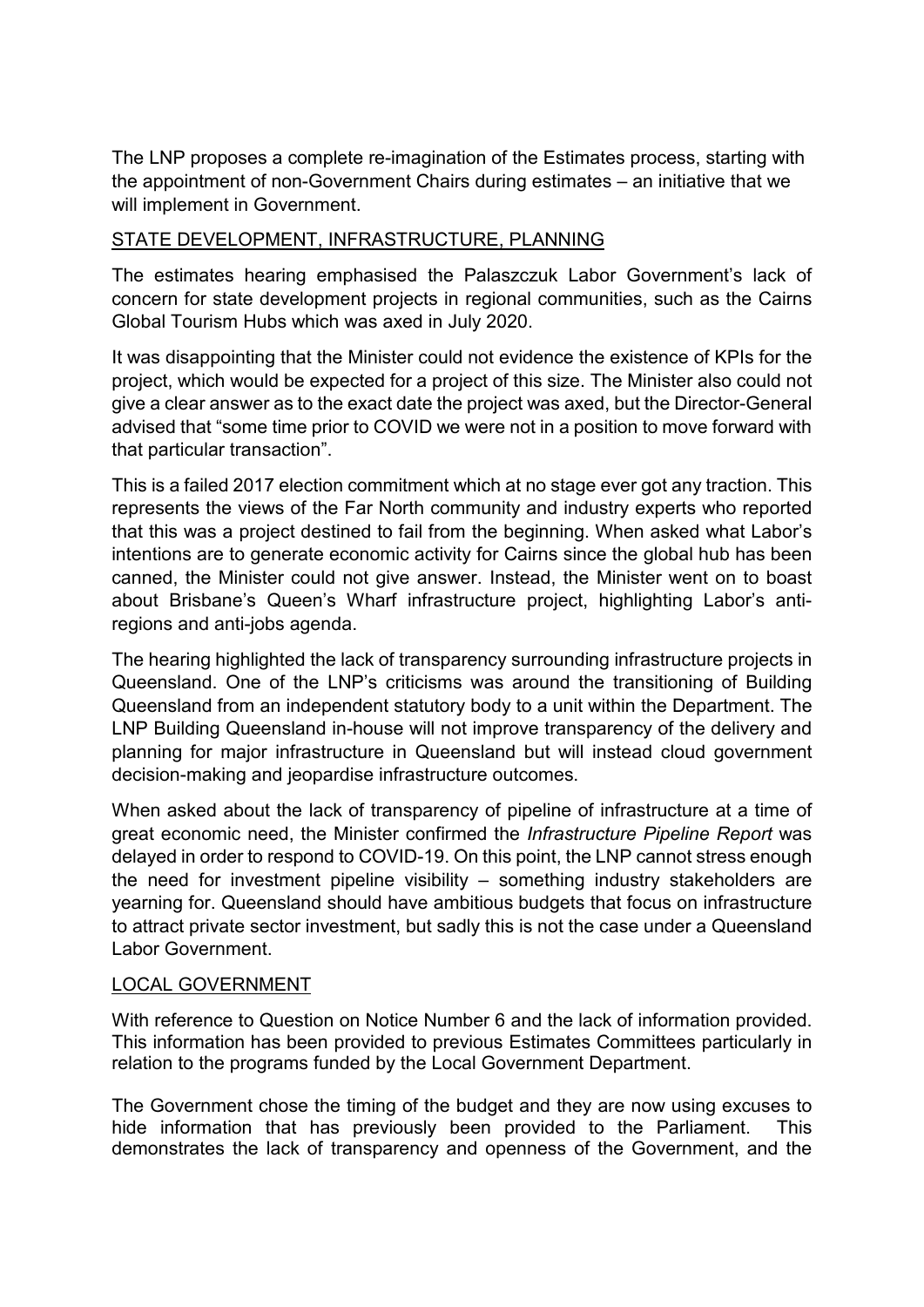Governments disregard for accountability when it comes to the use and direction of taxpayers' funds.

The government was unable to offer any assurances that costs incurred by local councils in administering the state government's extensive border closure policies would be reimbursed. These costs included accommodation and toilets for police manning these closed crossings and constituted a significant burden on councils, particularly those Councils described as financially distressed and those with a limited rates base.

It has proved difficult to cover these costs through the COVID Works for Queensland program as applications closed on 12 June 2020. With borders reopening on 1 December 2020 and closing partially shortly after, councils would have been unaware of the costs to be incurred and the length of time they would be required to fund these border facilities.

To claim, as the Minister did, that councils could have funded the State Governments border closure expenses from earlier Works for Queensland grants ignores the range of council projects that required additional funding and effectively ties what is an untied grant program. The border closures and their funding could in no way be regarded as part of a measured stimulus program, the focus of the COVID Works for Queensland program.

The imposition of a state government policy – the indefinite closure of borders – had to be funded by councils without consultation. This sort of cost shifting between levels of government disadvantages the level of government in the most vulnerable position – in this instance, local authorities which have no option but to comply with policies and costs imposed from the State Government.

The Office of the Independent Assessor was created to investigate complaints in relation to local authorities.

In 2019-20 the Office received 1,030 complaints – compared with the 160 that were expected. Only 38 percent of investigations were finalised in less than three months while the bulk – 46.5 percent – took between 3 and nine months to finalise. 15.5 percent took longer than 9 months to finalise.

This calls into question the complaint triage and questions if vexatious complainants are being dealt with in an expeditious manner to ensure that councils, councillors, staff and electors are not left in a state of uncertainty while the investigation proceeds.

Success should not be measured by the time taken to assess complaints but by the time taken to finalise all complaints. Those funding this service – taxpayers – deserve no less.

# WATER, REGIONAL DEVELOPMENT, MANUFACTURING

The main takeaways from the estimates hearing into water was of broken promises, election promises without any plan for implementation and the continuous 'go-slow' on dam projects in Queensland.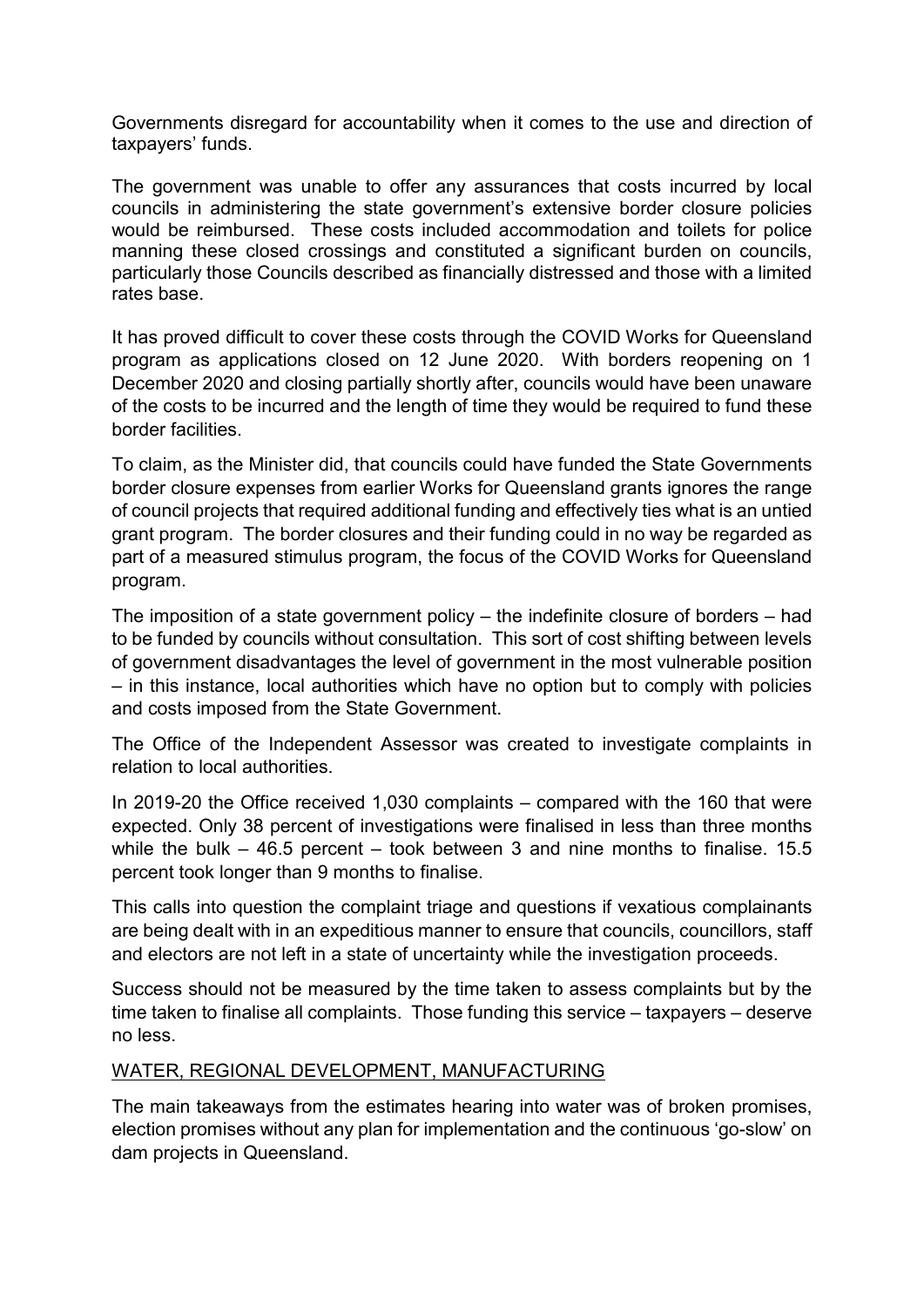Most disappointing was that the budget revealed that there was no funding at all for the much-lauded water pipeline from Toowoomba to Warwick.

Despite the Premier visiting Warwick in January 2020 during the height of the Southern Downs's water shortage crisis to tell locals that the ribbon could be cut before Christmas, nothing has progressed.

There was no funding in the capital statements to fund any construction. Yet another politically opportunistic broken promise in an election year.

It was also revealed that Labor water discounts promised in the election would only be taken off after the expected QCA price increases set for 1 July 2021. This would likely result in some scheme seeing no change at all after the large increases they were already scheduled to get from 1 July 2021.

The department also revealed that it still had no way of working out how it would enforce and regulate the different water take between horticulture who was receiving a larger discount and other commodities.

Labor again refused to even consider providing relief to 1,125 irrigation customers continuing to pay more than \$6 million per annum in part A charges for no allocation year on year. This issue continues to go unresolved for irrigators with poorly performing assets like those in the Lockyer, Emerald, Boyne River, Chinchilla, Upper Condamine & Nanango (Barker Barambah Scheme).

The mess at Paradise Dam continues with Labor refusing to guarantee that the Bundaberg scheme would be returned to its original capacity. The only guarantee from the Government was to uphold existing allocations – not enough to guarantee the growth of the region's agricultural production into the future.

The Queensland Government and Sunwater confirmed that they not interested in using the available \$18 million in federal funding for the Glendorf water storage outside of Maryborough. It was very disappointing that Labor continues its anti-dam and antiwater agenda by refusing to use the money that was made available for a critical piece of water infrastructure that would increase agricultural production and create much needed local jobs.

# *Manufacturing*

When it comes to manufacturing the current Palaszczuk Labor Government is effectively flying blind with no understanding or analysis of the job losses being incurred throughout the sector in Queensland. The Department of Manufacturing confirmed that it had completed no modelling or analysis on 18,000 manufacturing jobs lost in Queensland before COVID-19.

The LNP committee members find this quite extraordinary that the department tasked with setting policy frameworks to maintain and attract new manufacturing jobs in Queensland has no analysis on the factors impacting upon this industry.

Along the same vein it was remarkable that the Department also admitted that it had no role in the modelling, construction or delivery of the election commitment for the new six-car trains at considerable cost to Queensland taxpayers.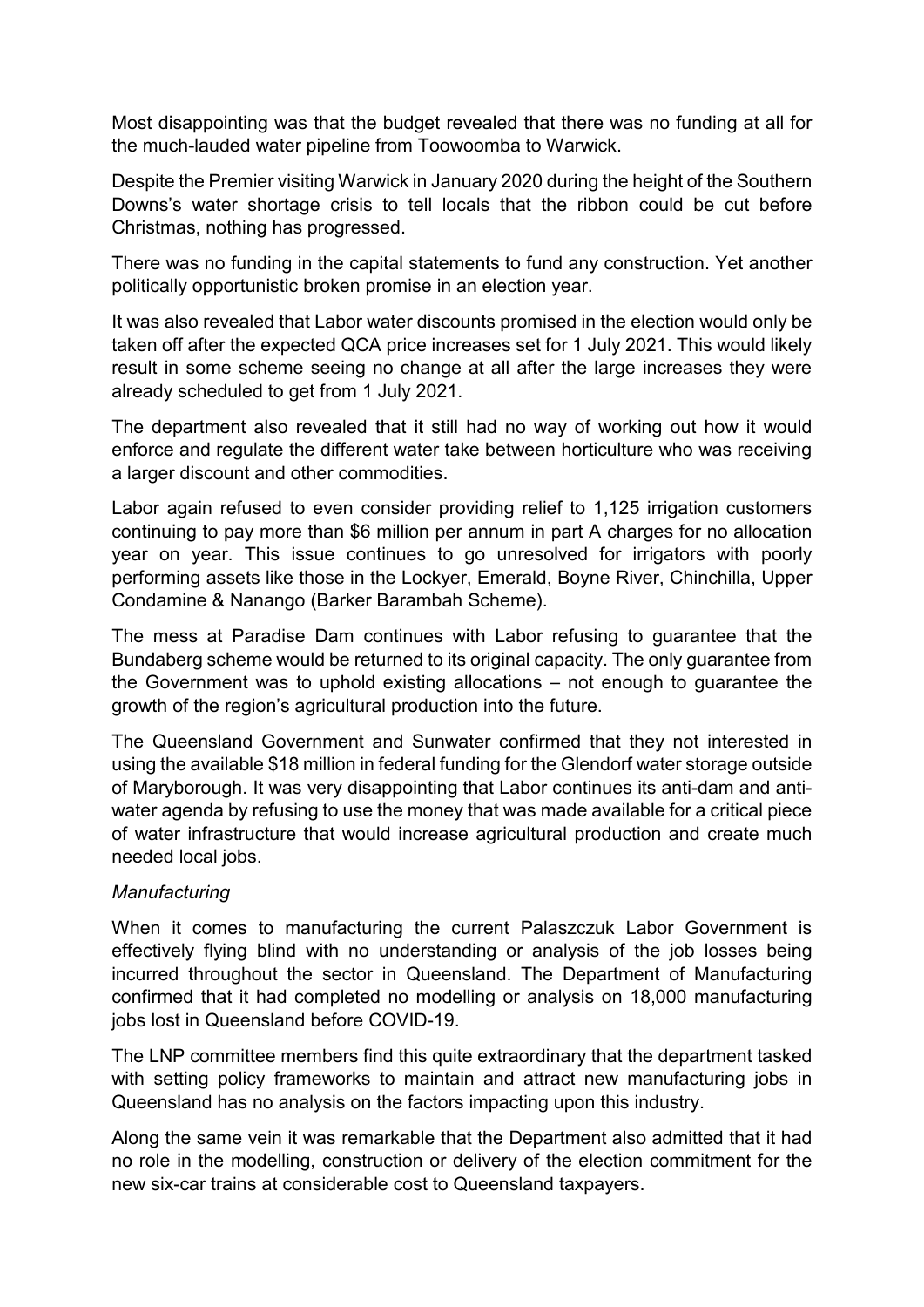# AGRICULTURE, FISHERIES, FORESTRY

The budget handed down for Agriculture, Fisheries and Forestry in Queensland is nothing short of a disgrace with the only headline item being the cut to the department's budget. The estimates process confirmed what industry has been saying about the lack of leadership from the Minister for Agriculture, Mark Furner and the Palaszczuk Labor Government.

To the detriment of Queenslanders, the majority of the hearing was filibustered by Minister Furner and his departmental staff opting to provide long and irrelevant monologues rather than factual and relevant answers to questions. Questions posed by Opposition members who sought clarity and answers on behalf of Queensland's farmers, fishers and foresters mainly went unanswered.

Despite eye-watering borrowings, record debt and record spending, DAF is going backwards— backwards in staff and in funding. There is a \$44 million cut to DAF's budget in 2020-21 compared to actual expenditure in 2019-20.

There is nothing for the department—no expansion in services. There are nine fewer staff budgeted for in 2020-21 than were employed in 2019-20, a drop from 2,124 to 2,115. That is nine fewer staff when the governments only solution to create jobs is a Public Service led recovery. While other city-centric departments increase staff, DAF is being cut. Since 2015 there are 30,000 more Brisbane bureaucrats and yet the department responsible for rural and regional industries is shrinking.

The government has dropped an austerity anvil on hardworking DAF staff and the sector. Agriculture faces cuts to front counter services and closed DAF offices. Extension services have all but disappeared. Research and development are ignored. The government has an appalling record of relentlessly attacking agriculture.

Labor has attacked and undermined through unfair vegetation laws, blocked new dams, underfunding, mismanaged biosecurity and closed agricultural education colleges. Labor used a politically motivated report, funded by a Labor donor, to close the Emerald and Longreach agricultural colleges.

As it currently stands 67.4 per cent of Queensland remains drought declared. Parts of Western Queensland are entering their eighth year of consecutive drought. In the hearing it was again confirmed that Labor has no drought policy. In 2018 the Palaszczuk Labor Government promised to reform drought support programs and conduct a review.

It broke the promise to reform drought support by pushing the reforms out past the last state election. Again, in the hearing Minister Furner refused to rule out cutting freight and fodder subsidies for new drought declared farmers from 1 July 2021, effectively confirming its plan to implement the cuts.

In 2019 the fisheries department commenced the implementation of vessel monitoring, which resulted in considerable frustration and angst throughout the commercial fishing industry due to the poor quality and service provided by Option Audio.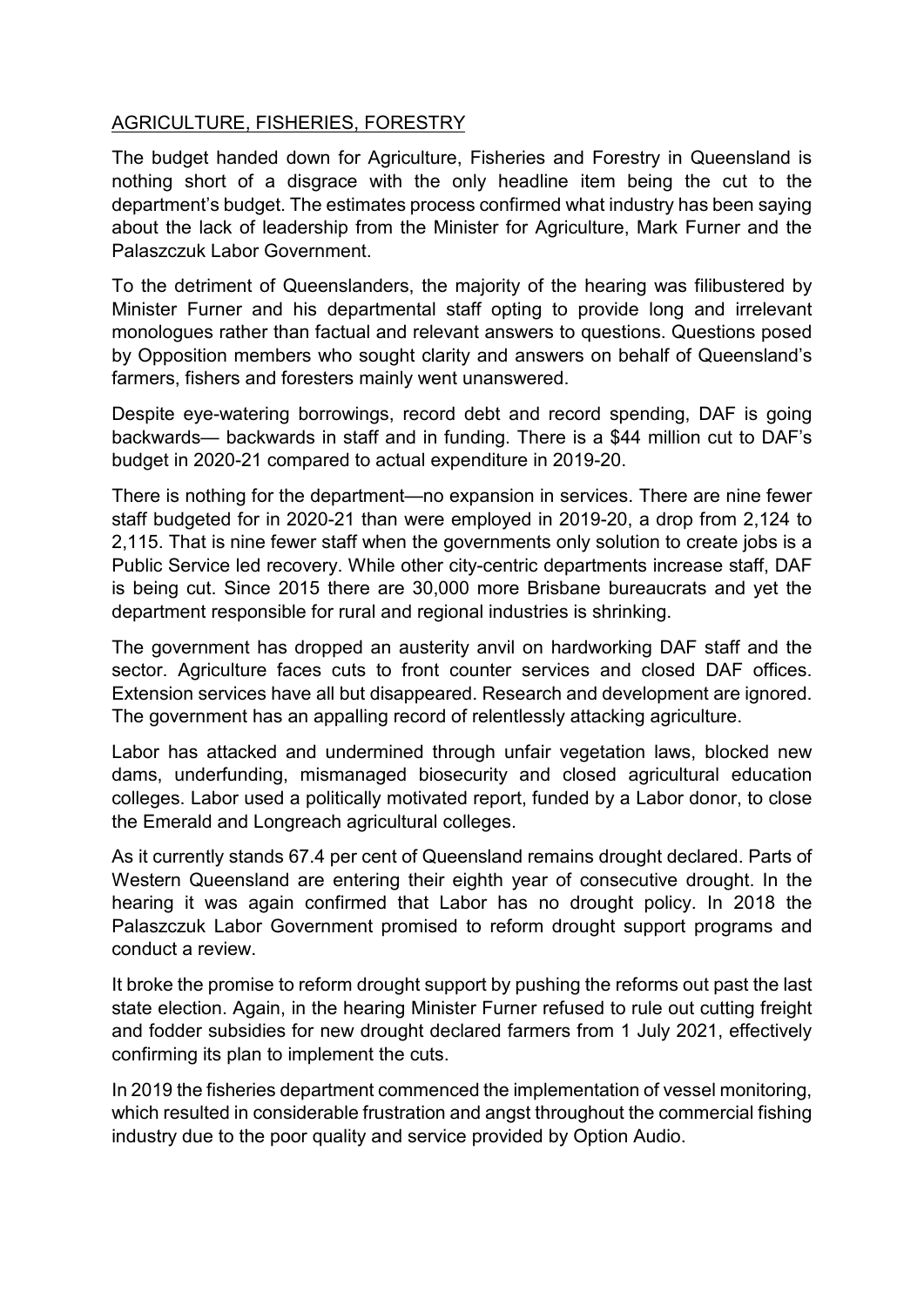In September 2020 the Queensland Ombudsman finalised its investigation into the saga and found that the department had not demonstrated it had sufficiently considered the safety risks associated with the implementation of vessel tracking and had failed in its responsibility to ensure the vessel tracking units were fit and proper.

Despite these revelations Minster Furner and the department refused to apologise or compensate fishers for the mismanagement that adversely impacted commercial fishers.

Commercial fishers deserve to be respected and treated with dignity from this Palaszczuk Labor Government.

Disappointingly, but unsurprisingly Minister Furner also refused to provide solid commitment as to when the promised Native Timber Advisory Panel would be finally appointed to get to work. This is despite the Premier promising the establishment of the panel in November 2019, more than a year ago.

Queensland's \$3.8 million forestry industry and the thousands of Queenslanders it employs and supports deserves more respect than this. To add salt to the wound the Minister and Queensland Government effectively lashed their hands of all responsibility around the regulation and enforcement of proper process around the export of whole timber logs in Queensland – something industry group Timber Queensland has raised publicly.

Of particular concern was the Minister's lacklustre acknowledgement of his responsibility to oversee rural communities. In pre-estimates hearing Question on Notice no.8 it confirmed what rural Queensland already knew, the considerable decline in Outback Queensland with no plan to reverse the trend.

Since 2015 there has been a combined 7.4% decline in population in Queensland's 22 local government areas defined as 'Outback Queensland'. All but one (Doomadgee) of the 22 local government areas have suffered considerable population declines under Labor's watch.

The Palaszczuk Labor Government failed to offer satisfactory solutions to these perennial problems facing rural communities other than pointing to Queensland Rural and Industry Development Authority loans which while useful did not and have not offered solutions to the long-term population decline ravaging rural Queensland.

# **Conclusion**

Queensland needs a new approach to get the economy going and Queenslanders back to work.

The LNP calls for infrastructure spending to be brought forward and rolled out now to help those 200,000 Queenslanders re-enter the workforce.

The LNP will unleash economic growth by:

− Encouraging those with entrepreneurial spirit to invest their own money in job creating ventures;